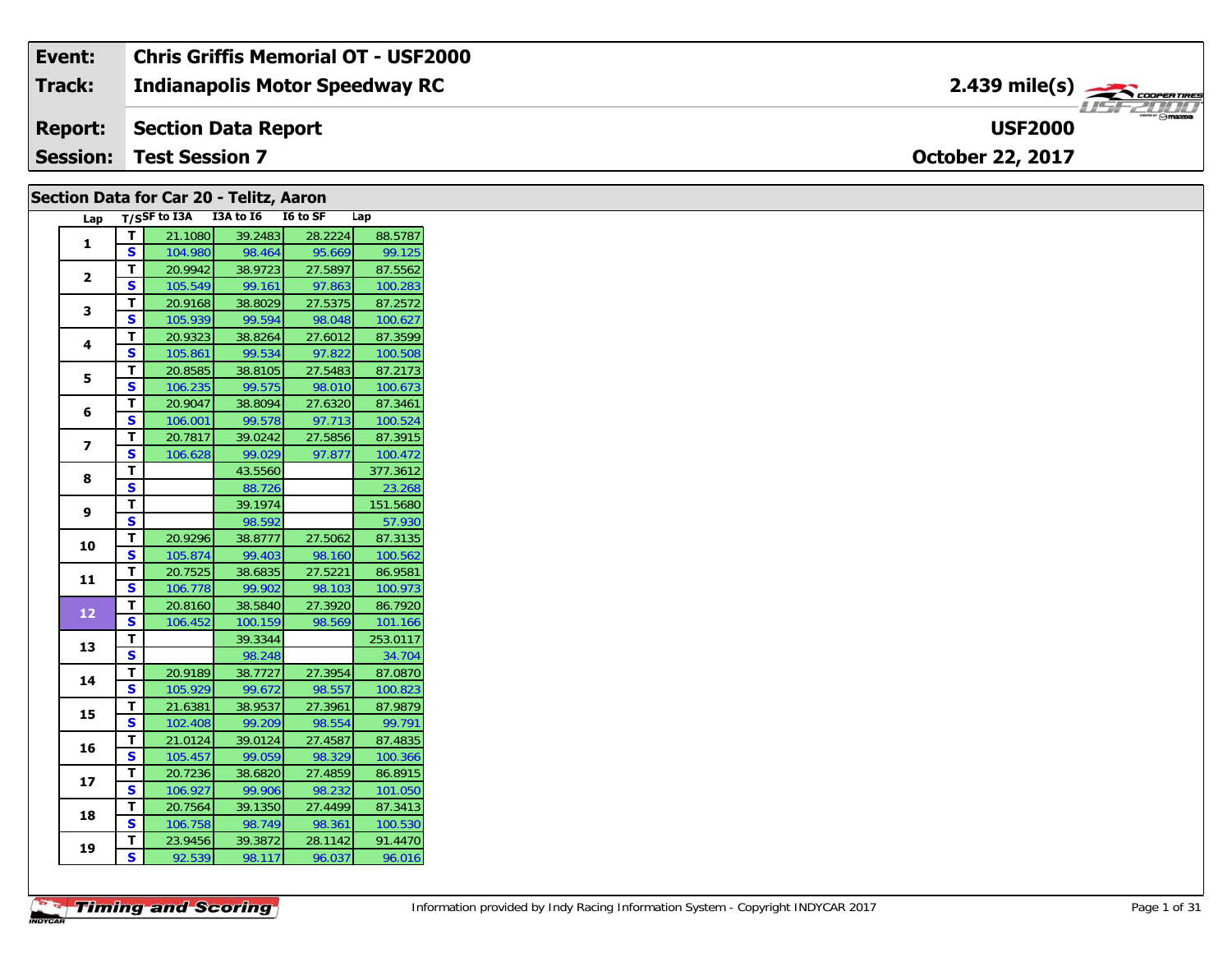| Event:                                  | <b>Chris Griffis Memorial OT - USF2000</b> |                               |  |  |  |  |
|-----------------------------------------|--------------------------------------------|-------------------------------|--|--|--|--|
| <b>Track:</b>                           | <b>Indianapolis Motor Speedway RC</b>      |                               |  |  |  |  |
| <b>Report:</b>                          | Section Data Report                        | $ZL$ omazoa<br><b>USF2000</b> |  |  |  |  |
| <b>Session:</b>                         | <b>Test Session 7</b>                      | <b>October 22, 2017</b>       |  |  |  |  |
| Section Data for Car 20 - Telitz, Aaron |                                            |                               |  |  |  |  |

### **Timing and Scoring**

**Lap T/SSF to I3A I3A to I6 I6 to SF Lap** 

**d T** 20.9247 38.6336 27.6581 87.2164<br>**S** 105.899 100.031 97.621 100.674

100.674

**20**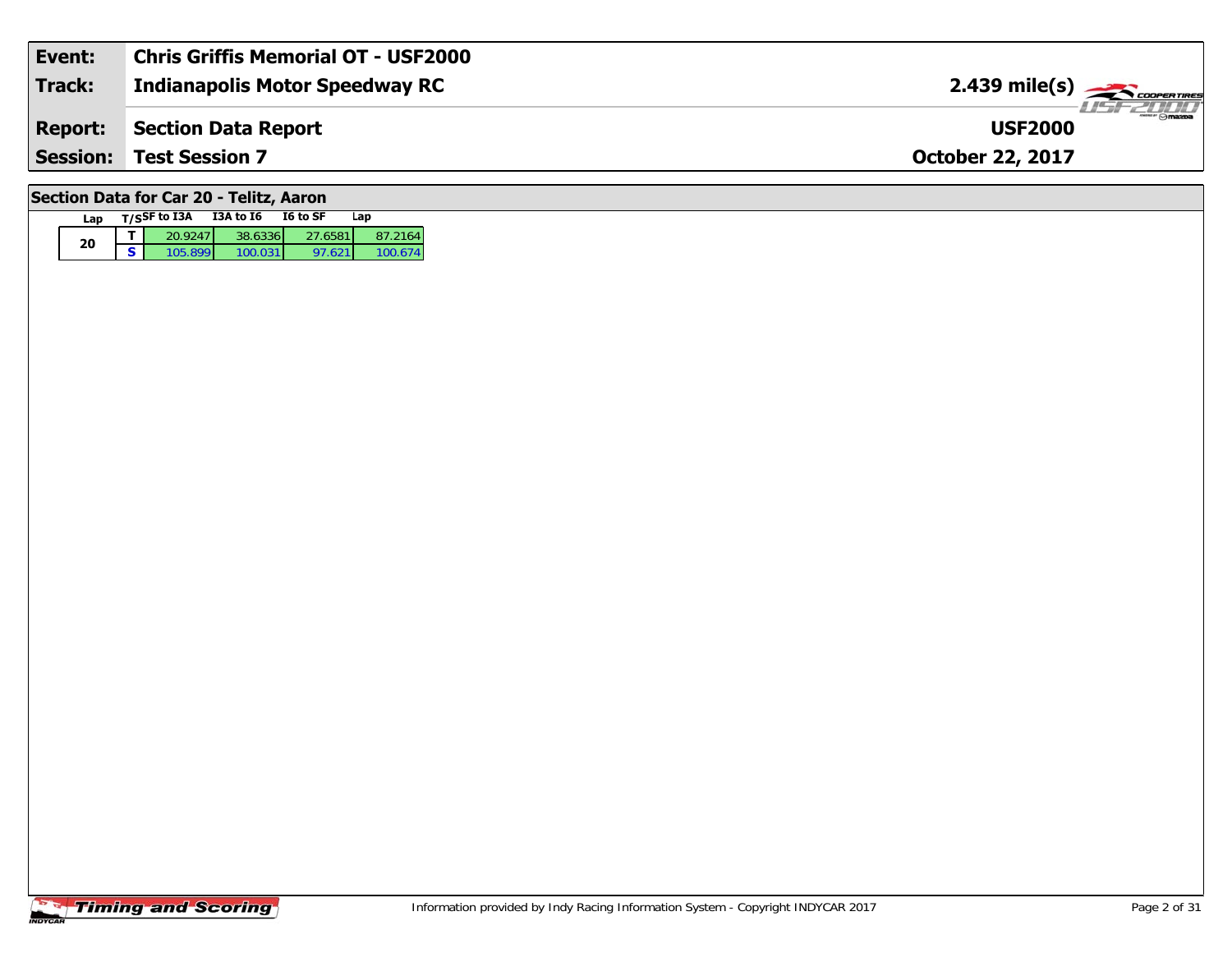| Event:          | Chris Griffis Memorial OT - USF2000   |                                           |
|-----------------|---------------------------------------|-------------------------------------------|
| <b>Track:</b>   | <b>Indianapolis Motor Speedway RC</b> | $2.439$ mile(s) $\rightarrow$ COOPER TIRE |
| <b>Report:</b>  | Section Data Report                   | <b>USE 2000</b><br><b>USF2000</b>         |
| <b>Session:</b> | <b>Test Session 7</b>                 | <b>October 22, 2017</b>                   |

|                |                         |                                     |         | Section Data for Car 21 - McElrea, Hunter (R) |          |
|----------------|-------------------------|-------------------------------------|---------|-----------------------------------------------|----------|
|                |                         | Lap T/SSF to I3A I3A to I6 I6 to SF |         |                                               | Lap      |
| $\mathbf{1}$   | T                       | 21.0878                             | 39.0424 | 27.7720                                       | 87.9022  |
|                | S                       | 105.080                             | 98.983  | 97.220                                        | 99.888   |
| $\mathbf{2}$   | T                       | 20.8719                             | 38.8653 | 27.3590                                       | 87.0962  |
|                | S                       | 106.167                             | 99.434  | 98.688                                        | 100.813  |
| 3              | Т                       | 21.8170                             | 40.2759 | 27.3145                                       | 89.4074  |
|                | S                       | 101.568                             | 95.952  | 98.849                                        | 98.207   |
| 4              | T                       | 20.7571                             | 38.8607 | 27.3597                                       | 86.9775  |
|                | S                       | 106.754                             | 99.446  | 98.685                                        | 100.950  |
| 5              | T                       | 21.0569                             | 38.9736 | 27.3407                                       | 87.3712  |
|                | <b>S</b>                | 105.234                             | 99.158  | 98.754                                        | 100.495  |
| 6              | Т                       | 20.7903                             | 38.9549 | 27.4844                                       | 87.2296  |
|                | $\mathbf{s}$            | 106.584                             | 99.206  | 98.238                                        | 100.658  |
| $\overline{ }$ | T                       | 20.7290                             | 39.1982 | 27.3685                                       | 87.2957  |
|                | S                       | 106.899                             | 98.590  | 98.654                                        | 100.582  |
| 8              | $\mathbf{T}$            | 20.8675                             | 38.9490 | 27.4749                                       | 87.2914  |
|                | <b>S</b>                | 106.189                             | 99.221  | 98.272                                        | 100.587  |
| 9              | т                       | 20.8059                             | 39.0468 | 27.4364                                       | 87.2891  |
|                | $\mathbf{s}$            | 106.504                             | 98.972  | 98.409                                        | 100.590  |
| 10             | T                       |                                     | 39.2017 |                                               | 330.0284 |
|                | $\overline{\mathbf{s}}$ |                                     | 98.581  |                                               | 26.605   |
| 11             | $\mathbf T$             | 20.9444                             | 38.9270 | 27.4031                                       | 87.2745  |
|                | S                       | 105.800                             | 99.277  | 98.529                                        | 100.607  |
| 12             | Т                       | 20.8090                             | 38.8772 | 27.3221                                       | 87.0083  |
|                | S                       | 106.488                             | 99.404  | 98.821                                        | 100.915  |
| 13             | T                       | 20.7691                             | 38.6847 | 27.2455                                       | 86.6993  |
|                | <b>S</b>                | 106.693                             | 99.899  | 99.099                                        | 101.274  |
| 14             | T                       | 20.7726                             | 38.8523 | 27.5004                                       | 87.1253  |
|                | S                       | 106.675                             | 99.468  | 98.180                                        | 100.779  |
| 15             | Т                       | 20.7973                             | 38.8842 | 27.3402                                       | 87.0217  |
|                | S                       | 106.548                             | 99.386  | 98.756                                        | 100.899  |
| 16             | Т                       | 20.8975                             | 39.1438 | 27.4154                                       | 87.4567  |
|                | $\mathbf{s}$            | 106.037                             | 98.727  | 98.485                                        | 100.397  |
| 17             | Т                       | 20.7113                             | 39.0796 | 27.3110                                       | 87.1019  |
|                | $\mathbf{s}$            | 106.990                             | 98.889  | 98.861                                        | 100.806  |
| 18             | T                       |                                     | 42.3347 |                                               | 259.7970 |
|                | $\overline{\mathbf{s}}$ |                                     | 91.286  |                                               | 33.797   |
| 19             | т                       | 20.7029                             | 38.8184 | 27.3203                                       | 86.8416  |
|                | S                       | 107.034                             | 99.554  | 98.828                                        | 101.108  |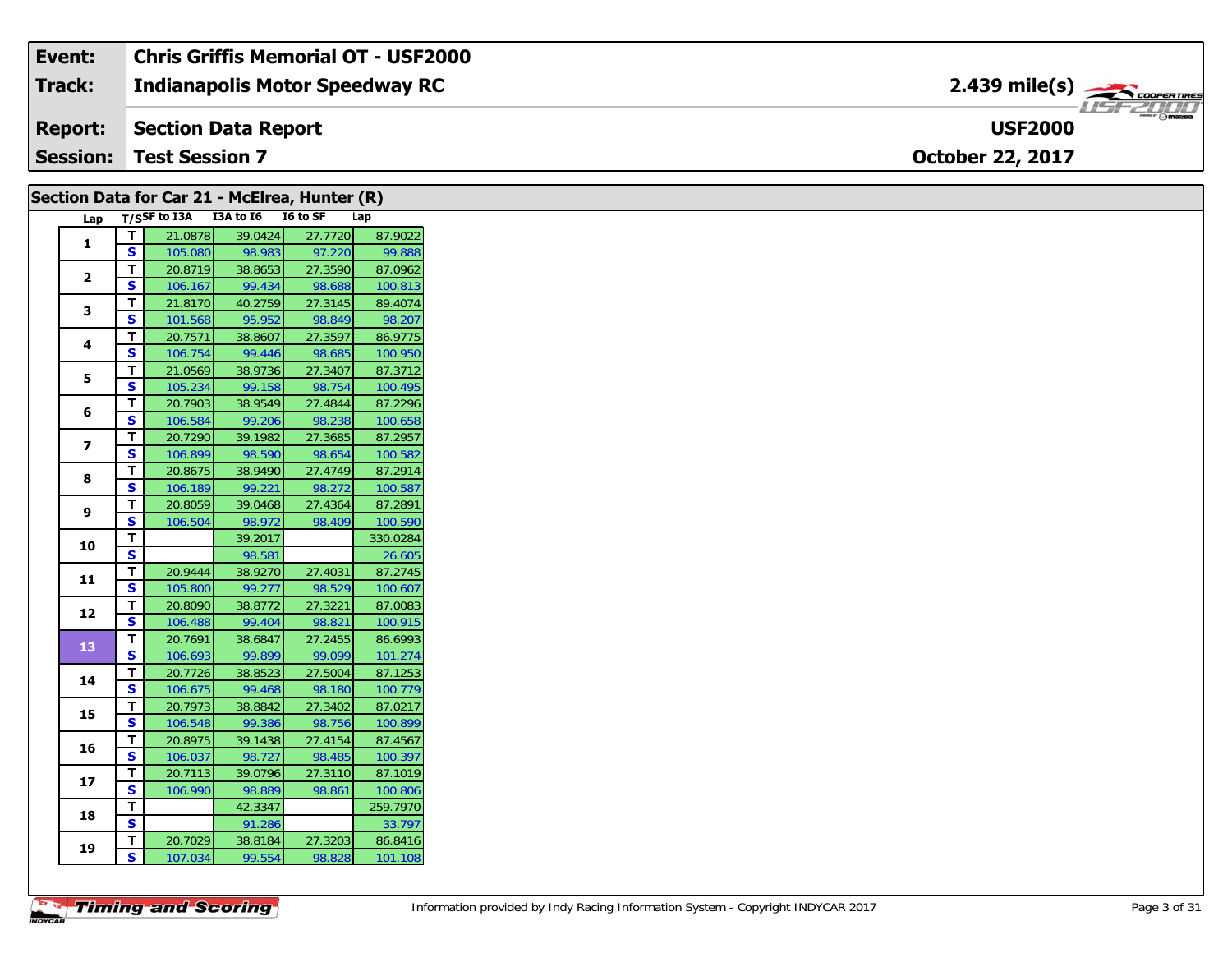| Event:          | Chris Griffis Memorial OT - USF2000 |                                                      |
|-----------------|-------------------------------------|------------------------------------------------------|
| <b>Track:</b>   | Indianapolis Motor Speedway RC      | $2.439$ mile(s) $\overbrace{\hspace{2cm}}$ coorering |
| <b>Report:</b>  | Section Data Report                 | $\sqrt{m}$ azpa<br><b>USF2000</b>                    |
| <b>Session:</b> | <b>Test Session 7</b>               | <b>October 22, 2017</b>                              |
|                 |                                     |                                                      |

# **Section Data for Car 21 - McElrea, Hunter (R)**

| Lap |   | T/SSF to I3A | <b>I3A to 16</b> | I6 to SF | Lap     |
|-----|---|--------------|------------------|----------|---------|
| 20  |   | 20.7808      | 38.8492          | 27.2141  | 86.8441 |
|     | s | 106.633      | 99.476           | 99.213   | 101.105 |
| 21  |   | 21.2952      | 42.1002          | 27.6026  | 90.9980 |
|     | s | 104.057      | 91.794           | 97.817   | 96.490  |
| 22  |   | 20.9036      | 38.6452          | 27.7325  | 87.2813 |
|     | s | 106.006      | 100.001          | 97.359   | 100.599 |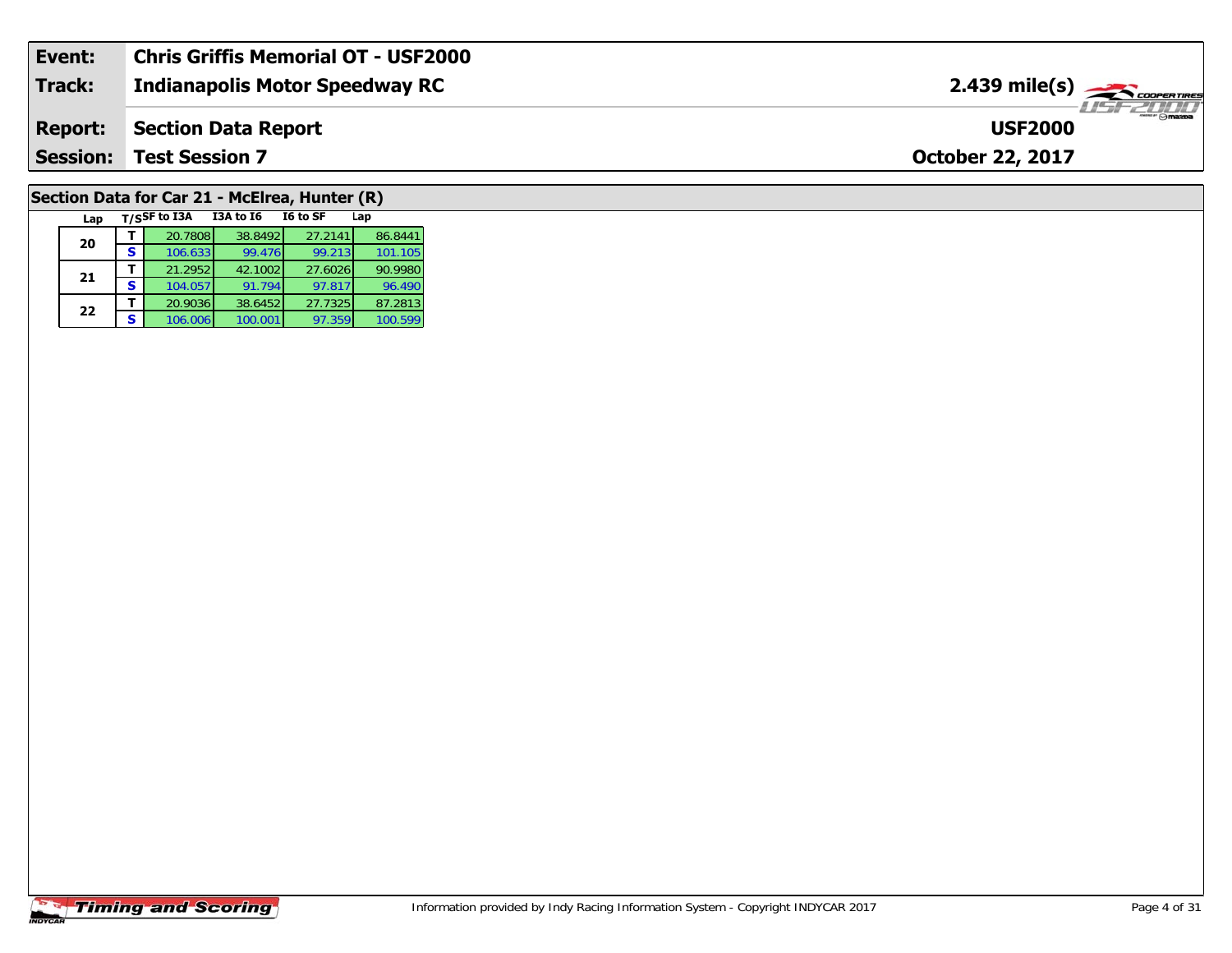| Event:          | <b>Chris Griffis Memorial OT - USF2000</b> |                                                                 |  |
|-----------------|--------------------------------------------|-----------------------------------------------------------------|--|
| Track:          | <b>Indianapolis Motor Speedway RC</b>      | $2.439$ mile(s) $\overbrace{\hspace{2.5cm}}^{3.28}$ coorentment |  |
| Report:         | Section Data Report                        | <b>USF2000</b>                                                  |  |
| $\mid$ Session: | <b>Test Session 7</b>                      | <b>October 22, 2017</b>                                         |  |

|                |                         | Section Data for Car 22 - Gutierrez, Andres (R) |         |         |          |
|----------------|-------------------------|-------------------------------------------------|---------|---------|----------|
| Lap            |                         | T/SSF to I3A I3A to I6 I6 to SF                 |         |         | Lap      |
| 1              | $\mathbf T$             | 20.8275                                         | 38.9965 | 27.4427 | 87.2667  |
|                | S                       | 106.393                                         | 99.100  | 98.387  | 100.616  |
| $\overline{2}$ | T                       | 20.7330                                         | 38.7082 | 27.3190 | 86.7602  |
|                | S                       | 106.878                                         | 99.838  | 98.832  | 101.203  |
| 3              | $\mathbf{T}$            | 21.0474                                         | 38.4792 | 27.2836 | 86.8102  |
|                | S                       | 105.282                                         | 100.432 | 98.961  | 101.145  |
| 4              | T                       | 20.8804                                         | 38.5611 | 27.8836 | 87.3251  |
|                | $\mathbf{s}$            | 106.124                                         | 100.219 | 96.831  | 100.548  |
| 5              | T                       | 20.7694                                         | 38.6968 | 27.7936 | 87.2598  |
|                | S                       | 106.691                                         | 99.867  | 97.145  | 100.624  |
| 6              | T                       | 20.6653                                         | 38.5813 | 27.3586 | 86.6052  |
|                | $\mathbf{s}$            | 107.228                                         | 100.166 | 98.689  | 101.384  |
| $\overline{ }$ | $\mathbf{T}$            | 20.7099                                         | 38.6900 | 27.2895 | 86.6894  |
|                | <b>S</b>                | 106.998                                         | 99.885  | 98.939  | 101.286  |
| 8              | T                       | 20.7491                                         | 38.6857 | 27.4225 | 86.8573  |
|                | $\mathbf{s}$            | 106.795                                         | 99.896  | 98.459  | 101.090  |
| 9              | $\mathbf T$             |                                                 | 41.6516 |         | 220.0786 |
|                | $\overline{\mathbf{s}}$ |                                                 | 92.783  |         | 39.897   |
| 10             | $\mathbf T$             | 20.6413                                         | 38.6853 | 27.3222 | 86.6488  |
|                | $\overline{\mathbf{s}}$ | 107.353                                         | 99.897  | 98.821  | 101.333  |
| 11             | T                       | 20.6958                                         | 38.9167 | 27.5232 | 87.1357  |
|                | S                       | 107.070                                         | 99.303  | 98.099  | 100.767  |
| 12             | $\overline{\mathbf{r}}$ | 20.9032                                         | 38.7622 | 27.4205 | 87.0859  |
|                | S                       | 106.008                                         | 99.699  | 98.466  | 100.825  |
| 13             | $\mathbf T$             | 20.7757                                         | 38.6461 | 27.3369 | 86.7587  |
|                | S                       | 106.659                                         | 99.998  | 98.768  | 101.205  |
| 14             | T.                      | 20.6531                                         | 38.5525 | 27.2670 | 86.4726  |
|                | S                       | 107.292                                         | 100.241 | 99.021  | 101.540  |
| 15             | T                       | 20.7435                                         | 38.4618 | 27.2626 | 86.4679  |
|                | S                       | 106.824                                         | 100.477 | 99.037  | 101.545  |
| 16             | T                       | 20.7615                                         | 38.5948 | 27.3521 | 86.7084  |
|                | $\mathbf{s}$            | 106.732                                         | 100.131 | 98.713  | 101.264  |
| 17             | T                       |                                                 | 39.0644 |         | 267.9978 |
|                | <b>S</b>                |                                                 | 98.928  |         | 32.763   |
| 18             | $\mathbf{T}$            | 20.6845                                         | 38.5712 | 27.2685 | 86.5242  |
|                | $\mathbf{s}$            | 107.129                                         | 100.193 | 99.015  | 101.479  |
| 19             | T                       | 20.6330                                         | 39.1073 | 27.2798 | 87.0201  |
|                | S                       | 107.396                                         | 98.819  | 98.974  | 100.901  |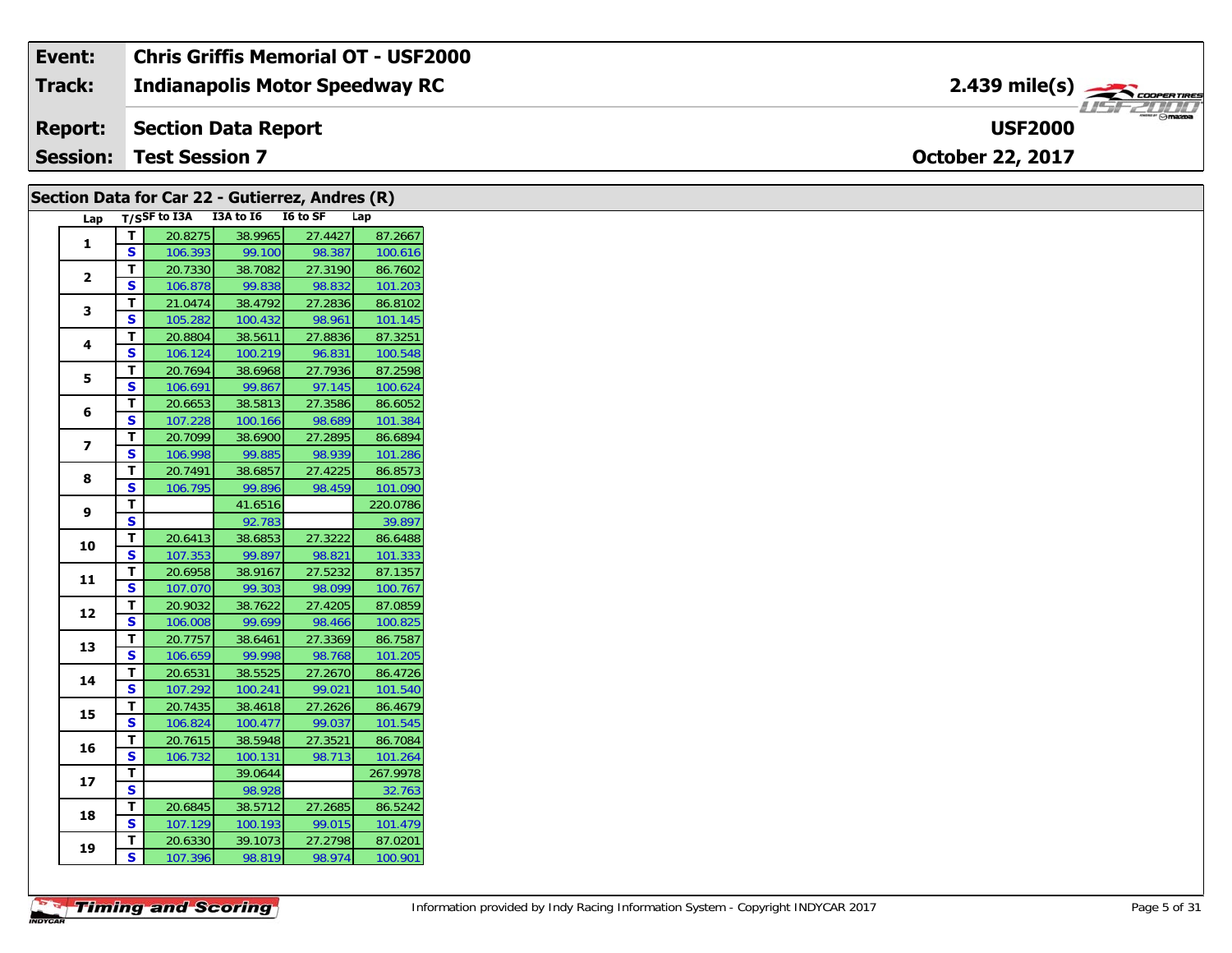| Event:          | <b>Chris Griffis Memorial OT - USF2000</b> |                                             |
|-----------------|--------------------------------------------|---------------------------------------------|
| <b>Track:</b>   | <b>Indianapolis Motor Speedway RC</b>      | $2.439$ mile(s) $\frac{1}{2.5}$ coorentines |
| <b>Report:</b>  | Section Data Report                        | $ \theta$ maxim<br><b>USF2000</b>           |
| <b>Session:</b> | <b>Test Session 7</b>                      | <b>October 22, 2017</b>                     |

# **Section Data for Car 22 - Gutierrez, Andres (R)**

| Lap |   | T/SSF to I3A | I3A to I6 | I6 to SF | Lap     |
|-----|---|--------------|-----------|----------|---------|
| 20  |   | 20.6206      | 38.5368   | 27.2254  | 86.3828 |
|     | S | 107.461      | 100.282   | 99.172   | 101.645 |
| 21  | т | 20.6860      | 38.4511   | 27.2782  | 86.4153 |
|     | S | 107.121      | 100.505   | 98.980   | 101.607 |
| 22  |   | 20.8086      | 38.5172   | 27.2809  | 86.6067 |
|     | S | 106.490      | 100.333   | 98.970   | 101.382 |
| 23  |   | 20.7044      | 38.7698   | 27.2601  | 86.7343 |
|     | s | 107.026      | 99.679    | 99.046   | 101.233 |
| 24  |   | 20.8635      | 38.5864   | 27.4888  | 86.9387 |
|     | S | 106.210      | 100.153   | 98.222   | 100.995 |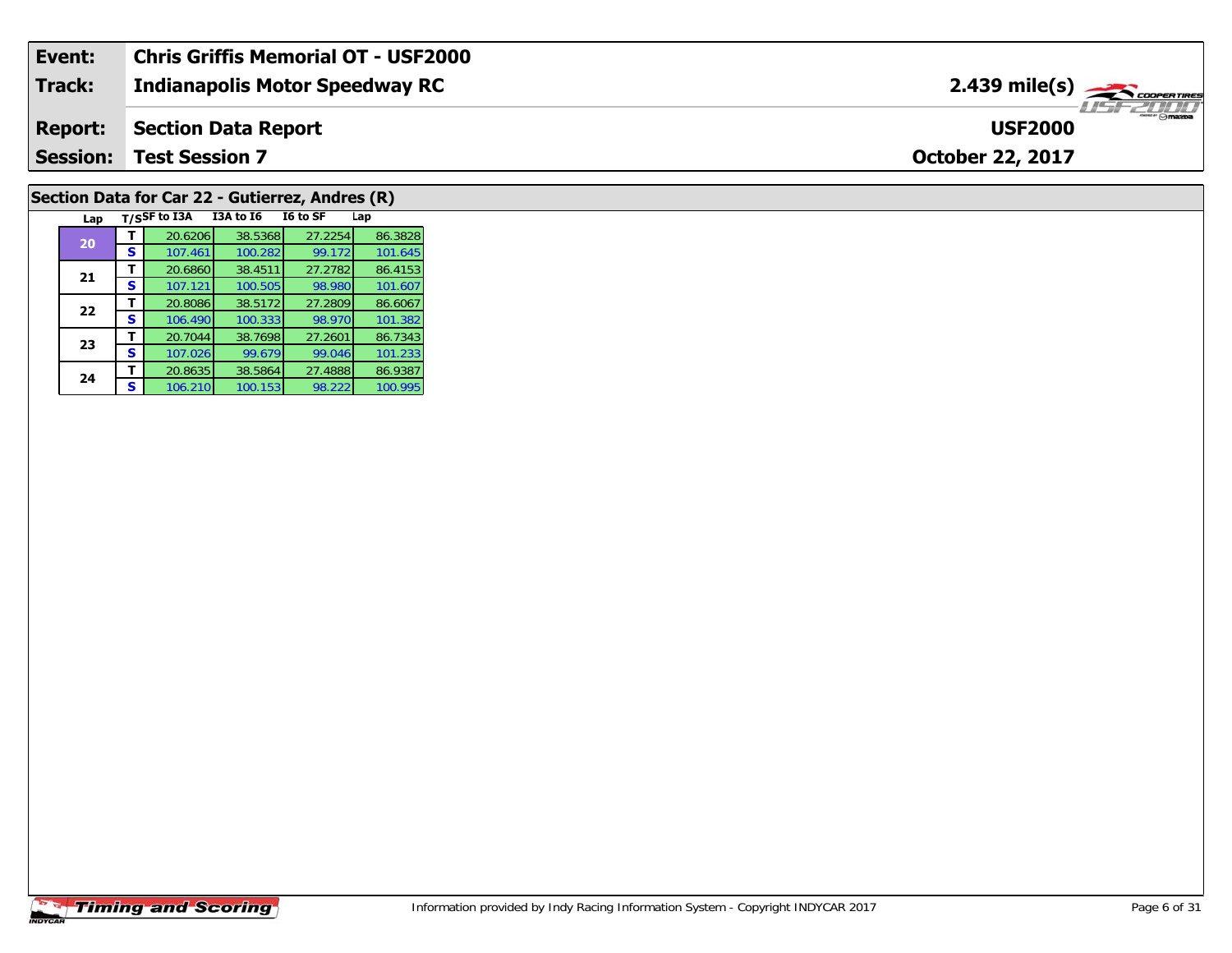| Event:          | Chris Griffis Memorial OT - USF2000   |                                            |
|-----------------|---------------------------------------|--------------------------------------------|
| Track:          | <b>Indianapolis Motor Speedway RC</b> | $2.439$ mile(s) $\rightarrow$ COOPER TIRES |
| <b>Report:</b>  | Section Data Report                   | <b>USF2000</b>                             |
| <b>Session:</b> | <b>Test Session 7</b>                 | <b>October 22, 2017</b>                    |

### **Section Data for Car 23 - Kohl, Lucas**

| Lap             |                         | T/SSF to I3A | I3A to I6 | I6 to SF | Lap      |
|-----------------|-------------------------|--------------|-----------|----------|----------|
| $\mathbf{1}$    | т                       | 20.7723      | 38.9899   | 27.5797  | 87.3419  |
|                 | S                       | 106.676      | 99.117    | 97.898   | 100.529  |
|                 | T                       | 20.7853      | 38.6496   | 27.4427  | 86.8776  |
| $\mathbf{2}$    | S                       | 106.609      | 99.989    | 98.387   | 101.066  |
|                 | T                       | 20.8000      | 39.1371   | 27.3187  | 87.2558  |
| 3               | S                       | 106.534      | 98.744    | 98.833   | 100.628  |
| 4               | т                       | 20.6093      | 38.8830   | 27.4182  | 86.9105  |
|                 | S                       | 107.520      | 99.389    | 98.475   | 101.028  |
|                 | т                       | 20.7276      | 38.6570   | 27.7094  | 87.0940  |
| 5               | S                       | 106.906      | 99.970    | 97.440   | 100.815  |
|                 | Т                       | 20.8110      | 38.8376   | 27.3960  | 87.0446  |
| 6               | Ś                       | 106.478      | 99.505    | 98.555   | 100.872  |
|                 | T                       | 20.6461      | 39.6787   | 27.4398  | 87.7646  |
| 7               | S                       | 107.328      | 97.396    | 98.397   | 100.045  |
| 8               | T                       | 20.6662      | 38.8941   | 27.5408  | 87.1011  |
|                 | $\overline{\mathbf{s}}$ | 107.224      | 99.361    | 98.036   | 100.807  |
|                 | Т                       | 20.7235      | 39.1207   | 27.5110  | 87.3552  |
| 9               | S                       | 106.927      | 98.785    | 98.143   | 100.514  |
|                 | т                       | 20.6882      | 39.2259   | 27.3730  | 87.2871  |
| 10              | S                       | 107.110      | 98.520    | 98.637   | 100.592  |
|                 | т                       | 20.6892      | 39.0472   | 27.3516  | 87.0880  |
| 11              | S                       | 107.105      | 98.971    | 98.715   | 100.822  |
|                 | т                       | 20.7354      | 39.1642   | 27.4211  | 87.3207  |
| 12              | S                       | 106.866      | 98.675    | 98.464   | 100.553  |
| 13              | T                       | 20.7899      | 38.9792   | 27.6165  | 87.3856  |
|                 | $\overline{\mathbf{s}}$ | 106.586      | 99.144    | 97.768   | 100.479  |
| 14              | T                       | 20.7738      | 39.0776   | 27.4269  | 87.2783  |
|                 | S                       | 106.668      | 98.894    | 98.443   | 100.602  |
| 15              | T                       | 20.9209      | 39.0917   | 27.4123  | 87.4249  |
|                 | S                       | 105.918      | 98.858    | 98.496   | 100.434  |
| 16              | т                       |              | 39.3294   |          | 289.3599 |
|                 | S                       |              | 98.261    |          | 30.344   |
| 17 <sub>2</sub> | т                       | 20.7665      | 38.8512   | 27.2593  | 86.8770  |
|                 | S                       | 106.706      | 99.470    | 99.049   | 101.067  |
| 18              | T                       | 20.7702      | 38.7406   | 27.2676  | 86.7784  |
|                 | S                       | 106.687      | 99.754    | 99.019   | 101.182  |
|                 | т                       | 20.7103      | 38.8597   | 27.3777  | 86.9477  |
| 19              | S                       | 106.996      | 99.449    | 98.620   | 100.985  |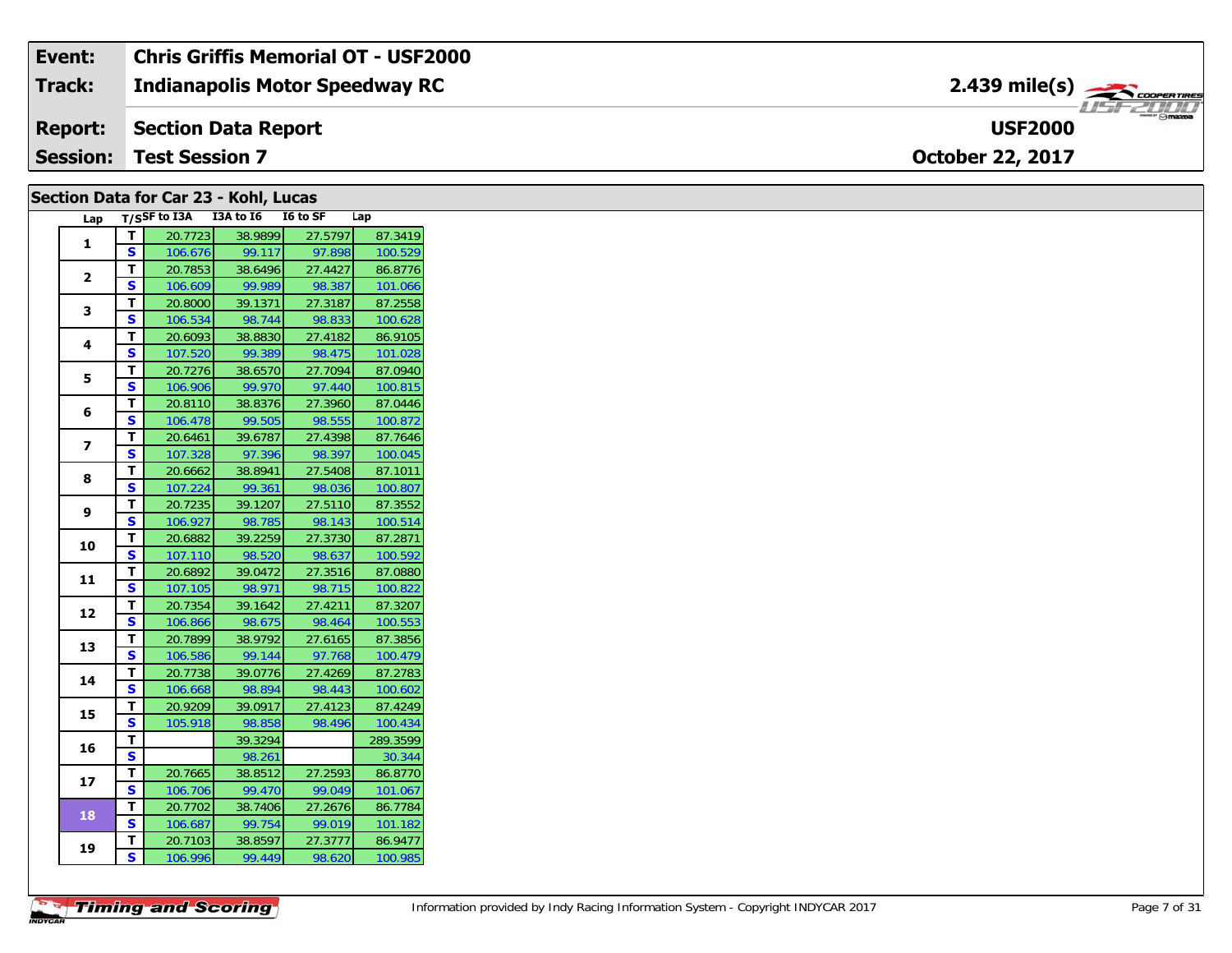| Event:         | Chris Griffis Memorial OT - USF2000   |                                 |
|----------------|---------------------------------------|---------------------------------|
| Track:         | <b>Indianapolis Motor Speedway RC</b> |                                 |
| <b>Report:</b> | Section Data Report                   | <b>Omazna</b><br><b>USF2000</b> |
| Session:       | <b>Test Session 7</b>                 | <b>October 22, 2017</b>         |
|                |                                       |                                 |

# **Section Data for Car 23 - Kohl, Lucas**

| Lap |   | T/SSF to I3A | <b>I3A to 16</b> | I6 to SF | Lap      |
|-----|---|--------------|------------------|----------|----------|
| 20  |   | 20.7341      | 38.9697          | 27.3304  | 87.0342  |
|     | s | 106.873      | 99.168           | 98.791   | 100.884  |
| 21  |   | 20.9581      | 38.9749          | 27.3790  | 87.3120  |
|     | s | 105.730      | 99.155           | 98.616   | 100.563  |
| 22  |   |              | 39.3809          |          | 209.2974 |
|     | s |              | 98.132           |          | 41.952   |
| 23  |   | 20.7468      | 39.0096          | 27.6510  | 87.4074  |
|     | S | 106.807      | 99.067           | 97.646   | 100.454  |
| 24  |   | 20.8658      | 38.8810          | 27.3442  | 87.0910  |
|     | s | 106.198      | 99.394           | 98.741   | 100.819  |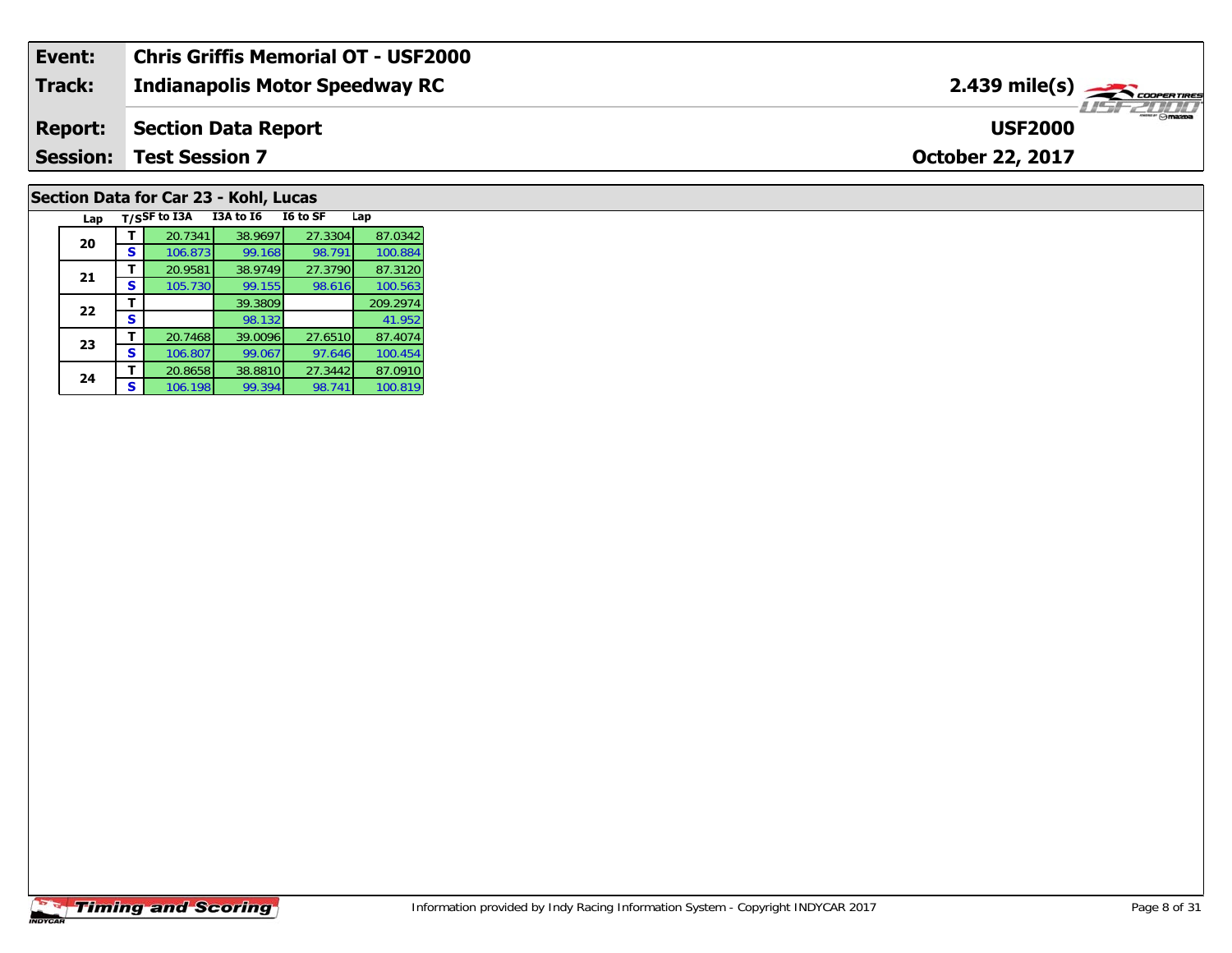### **Event: Chris Griffis Memorial OT - USF20002.439 mile(s)Indianapolis Motor Speedway RC Track:** USFZUHL **Report: Section Data Report USF2000 October 22, 2017 Session: Test Session 7**

# **Section Data for Car 24 - Edenholm, Zoey (R)**

| Lap                     | T/SSF to I3A            |         | I3A to I6 | I6 to SF | Lap      |  |
|-------------------------|-------------------------|---------|-----------|----------|----------|--|
| $\mathbf{1}$            | т                       |         | 43.5136   |          | 154.6978 |  |
|                         | S                       |         | 88.812    |          | 56.758   |  |
| 2                       | т                       | 21.8173 | 41.9249   | 34.0397  | 97.7819  |  |
|                         | S                       | 101.567 | 92.178    | 79.319   | 89.796   |  |
| 3                       | т                       | 21.6339 | 41.0165   | 28.1595  | 90.8099  |  |
|                         | S                       | 102.428 | 94.219    | 95.882   | 96.690   |  |
| 4                       | T                       | 21.9295 | 40.5169   | 28.8927  | 91.3391  |  |
|                         | S                       | 101.047 | 95.381    | 93.449   | 96.130   |  |
| 5                       | т                       | 21.4395 | 40.7993   | 28.2401  | 90.4789  |  |
|                         | S                       | 103.356 | 94.721    | 95.609   | 97.044   |  |
| 6                       | T                       | 21.2309 | 40.7127   | 28.3003  | 90.2439  |  |
|                         | S                       | 104.372 | 94.922    | 95.405   | 97.296   |  |
| $\overline{\mathbf{z}}$ | T                       | 21.3145 | 41.1116   | 28.0964  | 90.5225  |  |
|                         | S                       | 103.963 | 94.001    | 96.098   | 96.997   |  |
| 8                       | т                       | 21.2801 | 41.4819   | 28.6419  | 91.4039  |  |
|                         | $\overline{\mathbf{s}}$ | 104.131 | 93.162    | 94.267   | 96.062   |  |
| 9                       | т                       |         | 42.3216   |          | 455.4207 |  |
|                         | S                       |         | 91.314    |          | 19.280   |  |
| 10                      | т                       | 21.8794 | 42.9302   | 28.0353  | 92.8449  |  |
|                         | S                       | 101.278 | 90.019    | 96.307   | 94.571   |  |
| 11                      | т                       | 21.3186 | 40.6143   | 27.9859  | 89.9188  |  |
|                         | S                       | 103.943 | 95.152    | 96.477   | 97.648   |  |
| 12                      | т                       | 21.4884 | 41.0554   | 28.0944  | 90.6382  |  |
|                         | S                       | 103.121 | 94.130    | 96.105   | 96.873   |  |
| 13                      | T                       | 21.4602 | 41.0231   | 28.1013  | 90.5846  |  |
|                         | S                       | 103.257 | 94.204    | 96.081   | 96.930   |  |
| 14                      | т                       | 22.1238 | 41.0212   | 28.0250  | 91.1700  |  |
|                         | S                       | 100.160 | 94.208    | 96.343   | 96.308   |  |
| 15                      | T                       | 21.4324 | 41.0129   | 28.0465  | 90.4918  |  |
|                         | S                       | 103.391 | 94.228    | 96.269   | 97.030   |  |
| 16                      | T                       | 21.6115 | 41.3754   | 27.9795  | 90.9664  |  |
|                         | S                       | 102.534 | 93.402    | 96.499   | 96.524   |  |
| 17                      | т                       | 22.2075 | 41.0004   | 28.2672  | 91.4751  |  |
|                         | S                       | 99.782  | 94.256    | 95.517   | 95.987   |  |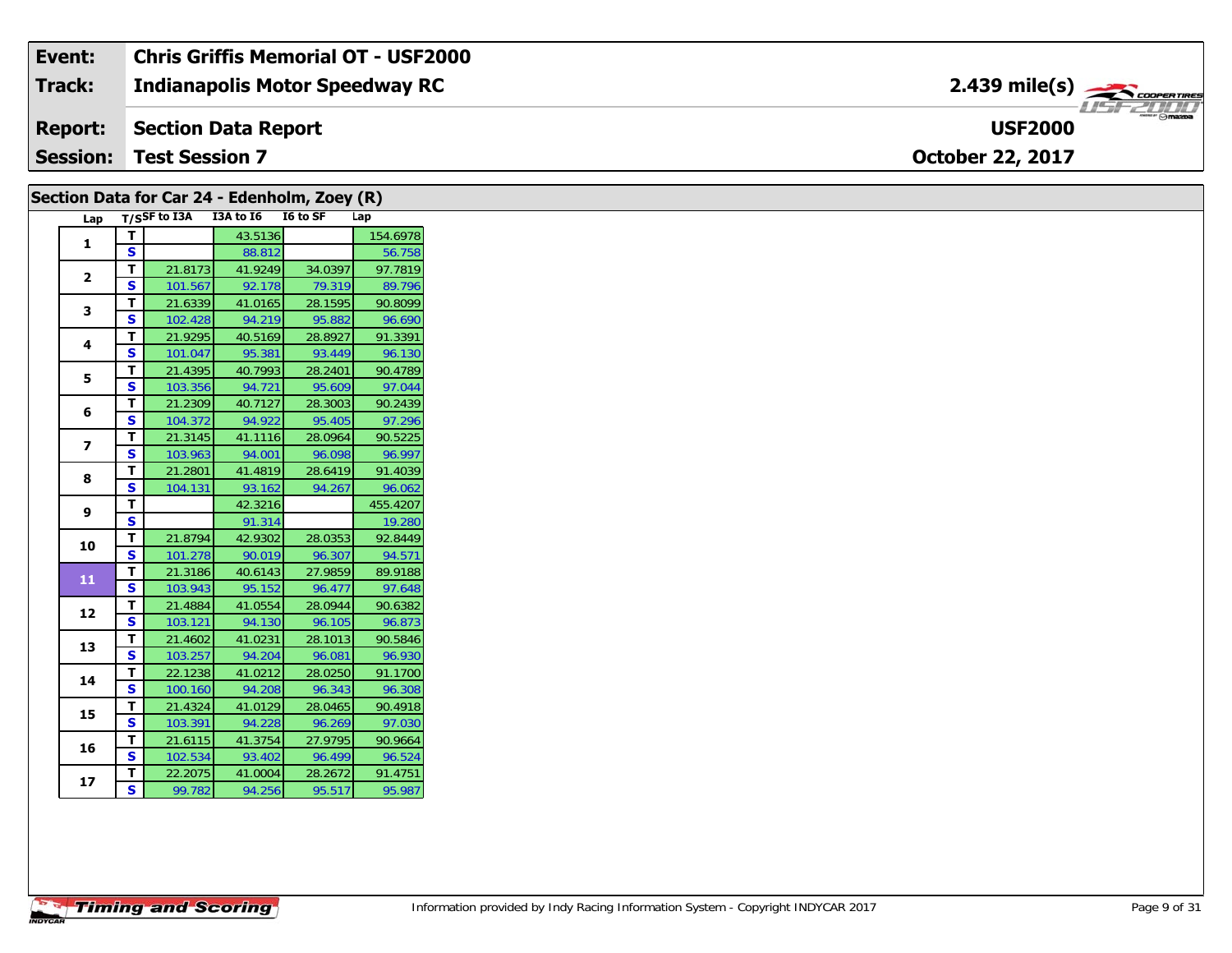| Event:        | <b>Chris Griffis Memorial OT - USF2000</b> |                                                                 |
|---------------|--------------------------------------------|-----------------------------------------------------------------|
| <b>Track:</b> | Indianapolis Motor Speedway RC             | $2.439$ mile(s) $\overbrace{\hspace{2.5cm}}^{3.28}$ coorentment |
|               | <b>Report:</b> Section Data Report         | <b>USF2000</b>                                                  |
|               | <b>Session: Test Session 7</b>             | <b>October 22, 2017</b>                                         |

|                         |                         |                                 |         | Section Data for Car 25 - Finlayson, Elliott (R) |          |
|-------------------------|-------------------------|---------------------------------|---------|--------------------------------------------------|----------|
| Lap                     |                         | T/SSF to I3A I3A to I6 I6 to SF |         |                                                  | Lap      |
| $\mathbf{1}$            | T                       | 21.1574                         | 39.1588 | 27.7936                                          | 88.1098  |
|                         | S                       | 104.734                         | 98.689  | 97.145                                           | 99.653   |
| $\mathbf{2}$            | T                       | 21.0888                         | 39.1686 | 27.7417                                          | 87.9991  |
|                         | S.                      | 105.075                         | 98.664  | 97.326                                           | 99.778   |
| 3                       | T                       | 21.1112                         | 39.4748 | 27.7231                                          | 88.3091  |
|                         | <b>S</b>                | 104.964                         | 97.899  | 97.392                                           | 99.428   |
| 4                       | T.                      | 20.9789                         | 39.0715 | 27.7391                                          | 87.7895  |
|                         | S                       | 105.626                         | 98.910  | 97.336                                           | 100.017  |
| 5 <sup>1</sup>          | $\mathbf{T}$            | 20.9300                         | 39.0050 | 27.6237                                          | 87.5587  |
|                         | <b>S</b>                | 105.872                         | 99.078  | 97.742                                           | 100.280  |
| 6                       | T                       | 20.9621                         | 39.1161 | 27.6742                                          | 87.7524  |
|                         | <b>S</b>                | 105.710                         | 98.797  | 97.564                                           | 100.059  |
| $\overline{\mathbf{z}}$ | T                       | 20.9170                         | 39.2636 | 27.5457                                          | 87.7263  |
|                         | S                       | 105.938                         | 98.426  | 98.019                                           | 100.089  |
| 8                       | T                       | 20.9987                         | 39.1384 | 27.5932                                          | 87.7303  |
|                         | <b>S</b>                | 105.526                         | 98.741  | 97.850                                           | 100.084  |
| 9                       | T                       | 20.9649                         | 39.2751 | 27.7834                                          | 88.0234  |
|                         | S                       | 105.696                         | 98.397  | 97.180                                           | 99.751   |
| 10                      | T.                      | 21.4461                         | 40.7086 | 27.4941                                          | 89.6488  |
|                         | S                       | 103.325                         | 94.932  | 98.203                                           | 97.942   |
| 11                      | T                       | 20.8807                         | 39.2770 | 27.7988                                          | 87.9565  |
|                         | S                       | 106.122                         | 98.392  | 97.126                                           | 99.827   |
| 12                      | T                       |                                 | 40.0331 |                                                  | 416.9035 |
|                         | $\overline{\mathbf{s}}$ |                                 | 96.534  |                                                  | 21.061   |
| 13                      | T                       | 20.9519                         | 38.8351 | 27.8031                                          | 87.5901  |
|                         | S.                      | 105.762                         | 99.512  | 97.111                                           | 100.244  |
| 14                      | T                       | 20.9253                         | 39.2876 | 27.4178                                          | 87.6307  |
|                         | S                       | 105.896                         | 98.366  | 98.476                                           | 100.198  |
| 15                      | T                       | 20.8057                         | 39.3294 | 27.4733                                          | 87.6084  |
|                         | S.                      | 106.505                         | 98.261  | 98.277                                           | 100.223  |
| 16                      | T.                      | 20.8570                         | 39.2752 | 27.7095                                          | 87.8417  |
|                         | S                       | 106.243                         | 98.397  | 97.440                                           | 99.957   |
| 17                      | T                       | 21.0084                         | 39.1485 | 27.6356                                          | 87.7925  |
|                         | S.                      | 105.477                         | 98.715  | 97.700                                           | 100.013  |
| 18                      | T                       | 23.0609                         | 42.8951 | 27.7884                                          | 93.7444  |
|                         | <b>S</b>                | 96.089                          | 90.093  | 97.163                                           | 93.663   |
| 19                      | Τ.                      | 21.0059                         | 39.3064 | 29.7566                                          | 90.0689  |
|                         | S.                      | 105.490                         | 98.318  | 90.736                                           | 97.485   |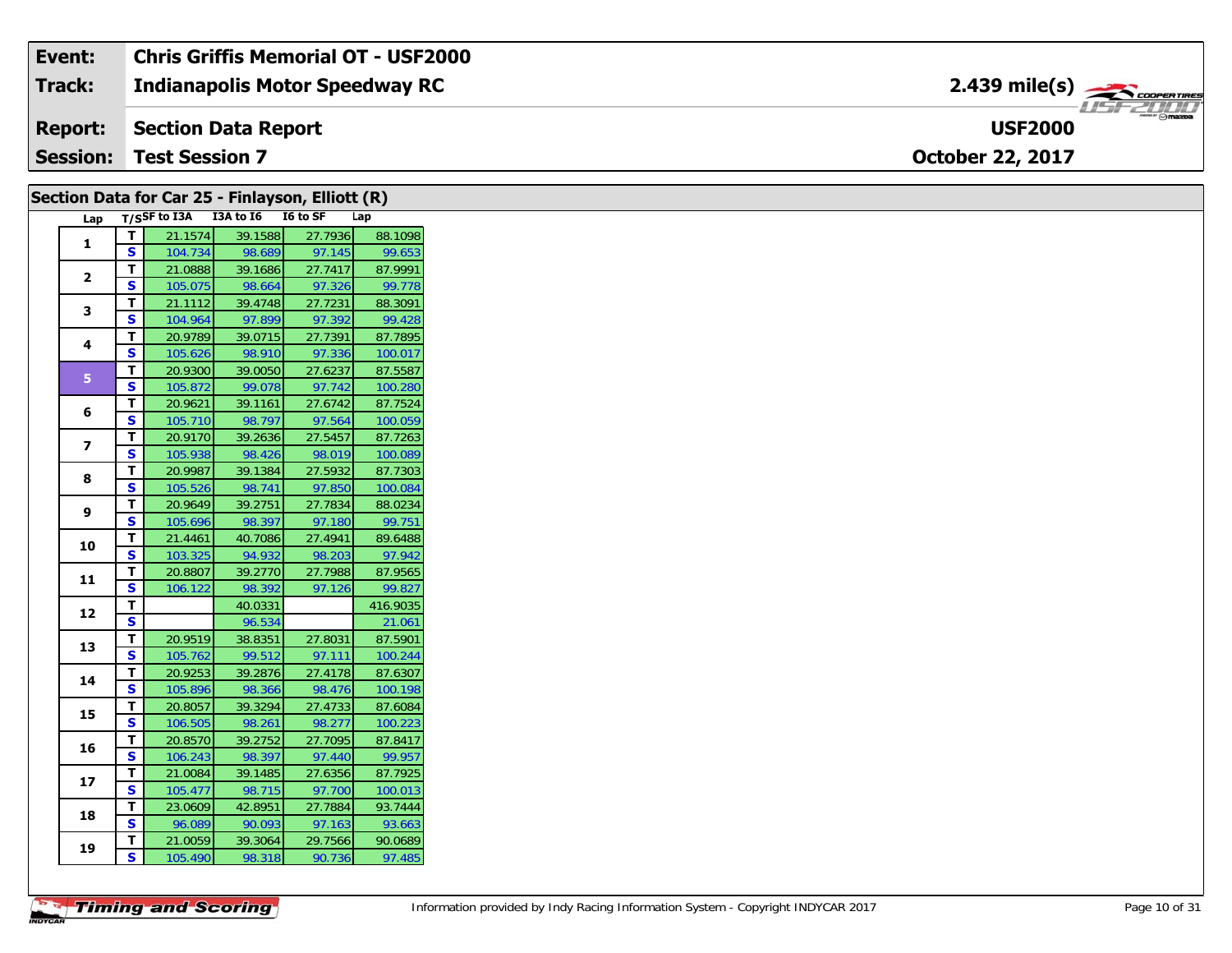| Event:          | <b>Chris Griffis Memorial OT - USF2000</b> |                                                |
|-----------------|--------------------------------------------|------------------------------------------------|
| <b>Track:</b>   | <b>Indianapolis Motor Speedway RC</b>      | $2.439$ mile(s) $\frac{1}{2.436}$ coorer Times |
| <b>Report:</b>  | Section Data Report                        | <b>USF2000</b>                                 |
| <b>Session:</b> | Test Session 7                             | <b>October 22, 2017</b>                        |
|                 |                                            |                                                |

# **Section Data for Car 25 - Finlayson, Elliott (R)**

| Lap |   | T/SSF to I3A | I6 to SF<br>I3A to I6 | Lap     |         |
|-----|---|--------------|-----------------------|---------|---------|
| 20  |   | 20.8239      | 39.2980               | 27.4814 | 87.6033 |
|     | S | 106.412      | 98.339                | 98.248  | 100.229 |
| 21  |   | 20.9885      | 39.4368               | 27.6694 | 88.0947 |
|     | S | 105.577      | 97.993                | 97.581  | 99.670  |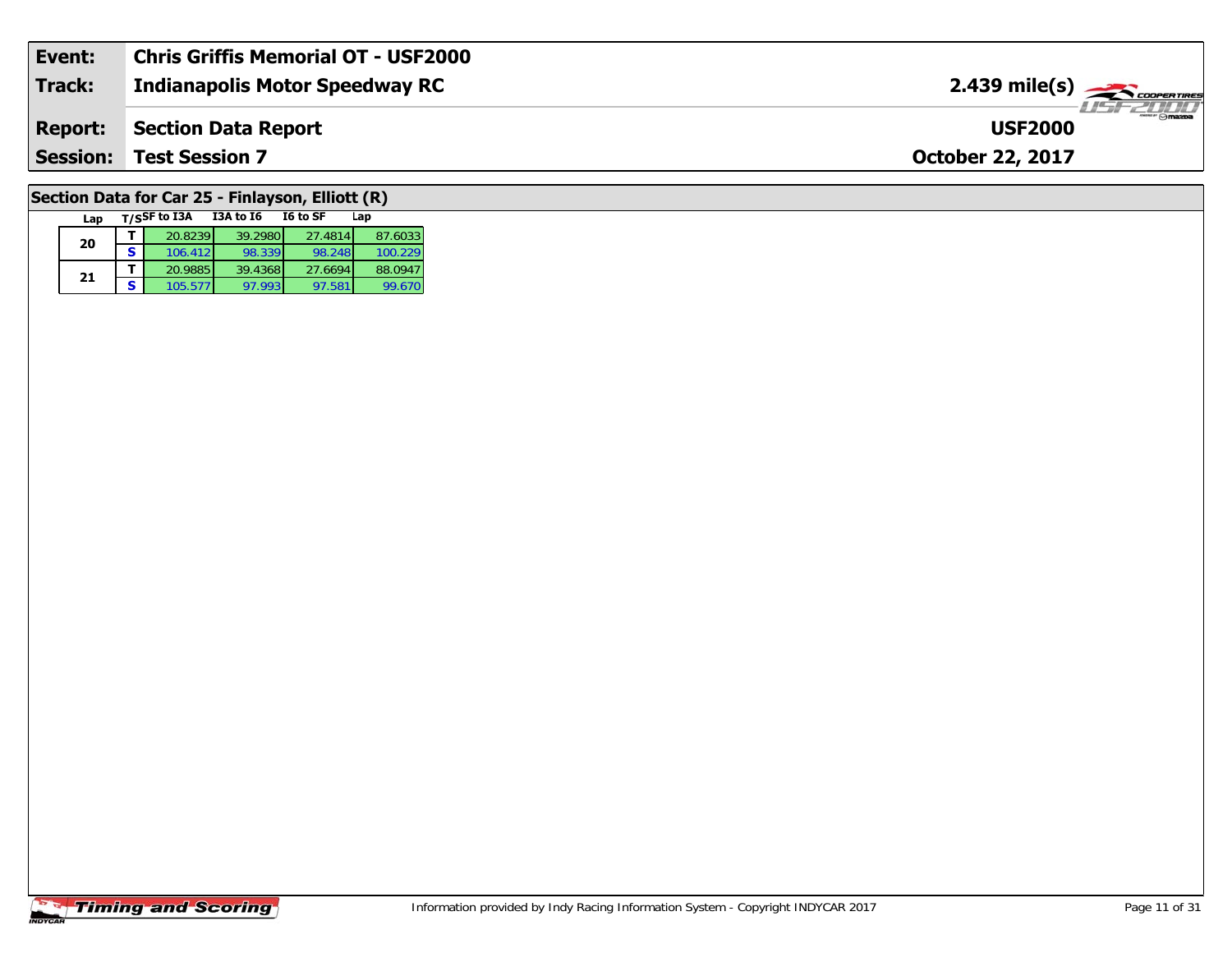| Event:          | <b>Chris Griffis Memorial OT - USF2000</b> |                               |
|-----------------|--------------------------------------------|-------------------------------|
| Track:          | <b>Indianapolis Motor Speedway RC</b>      | $2.439$ mile(s) $\rightarrow$ |
| <b>Report:</b>  | Section Data Report                        | <b>USF2000</b>                |
| <b>Session:</b> | <b>Test Session 7</b>                      | <b>October 22, 2017</b>       |

| Section Data for Car 27 - O'Keeffe, Callan (R) |              |                                     |         |         |          |
|------------------------------------------------|--------------|-------------------------------------|---------|---------|----------|
|                                                |              | Lap T/SSF to I3A I3A to I6 I6 to SF |         |         | Lap      |
| 1                                              | T            | 20.9239                             | 38.8189 | 27.4888 | 87.2316  |
|                                                | S            | 105.903                             | 99.553  | 98.222  | 100.656  |
| $\mathbf{2}$                                   | т            | 20.9246                             | 38.8219 | 27.3415 | 87.0880  |
|                                                | S.           | 105.900                             | 99.546  | 98.751  | 100.822  |
| $\overline{3}$                                 | T.           | 20.7928                             | 38.7871 | 27.3424 | 86.9223  |
|                                                | S.           | 106.571                             | 99.635  | 98.748  | 101.014  |
| 4                                              | Τ.           | 25.4388                             | 45.1905 | 27.4130 | 98.0423  |
|                                                | S            | 87.107                              | 85.517  | 98.493  | 89.557   |
| 5                                              | T.           | 21.6503                             | 39.2399 | 27.7400 | 88.6302  |
|                                                | S            | 102.350                             | 98.485  | 97.332  | 99.068   |
| 6                                              | T.           | 20.9162                             | 39.0408 | 27.4383 | 87.3953  |
|                                                | S            | 105.942                             | 98.987  | 98.403  | 100.468  |
| $\overline{\mathbf{z}}$                        | T.           |                                     | 44.7094 |         | 495.0979 |
|                                                | $\mathbf{s}$ |                                     | 86.437  |         | 17.735   |
| 8                                              | T.           | 20.7764                             | 38.8252 | 27.3233 | 86.9249  |
|                                                | S            | 106.655                             | 99.537  | 98.817  | 101.011  |
| 9                                              | т            | 20.7782                             | 38.8151 | 27.4277 | 87.0210  |
|                                                | S.           | 106.646                             | 99.563  | 98.441  | 100.900  |
| 10                                             | T.           | 20.7633                             | 39.0463 | 27.4264 | 87.2360  |
|                                                | S            | 106.722                             | 98.973  | 98.445  | 100.651  |
| 11                                             | т            | 20.8598                             | 44.9825 | 27.4192 | 93.2615  |
|                                                | S            | 106.229                             | 85.912  | 98.471  | 94.148   |
| 12                                             | T.           | 20.8523                             | 38.9974 | 27.4374 | 87.2871  |
|                                                | S            | 106.267                             | 99.098  | 98.406  | 100.592  |
| 13                                             | T            |                                     | 44.4367 |         | 298.1959 |
|                                                | $\mathbf{s}$ |                                     | 86.967  |         | 29.445   |
| 14                                             | т            | 20.7625                             | 39.1161 | 27.3670 | 87.2456  |
|                                                | $\mathbf{s}$ | 106.727                             | 98.797  | 98.659  | 100.640  |
| 15                                             | T            | 20.7738                             | 38.8847 | 27.5042 | 87.1627  |
|                                                | S            | 106.668                             | 99.385  | 98.167  | 100.736  |
| 16                                             | т            | 20.8091                             | 40.9552 | 27.3662 | 89.1305  |
|                                                | S.           | 106.488                             | 94.360  | 98.662  | 98.512   |
| 17                                             | T.           | 20.8735                             | 38.7702 | 27.3973 | 87.0410  |
|                                                | S            | 106.159                             | 99.678  | 98.550  | 100.877  |
| 18                                             | T.           | 20.8763                             | 39.9683 | 27.2457 | 88.0903  |
|                                                | S            | 106.145                             | 96.690  | 99.098  | 99.675   |
| 19                                             | T.           | 24.4349                             | 40.4719 | 30.5105 | 95.4173  |
|                                                | S.           | 90.686                              | 95.487  | 88.494  | 92.021   |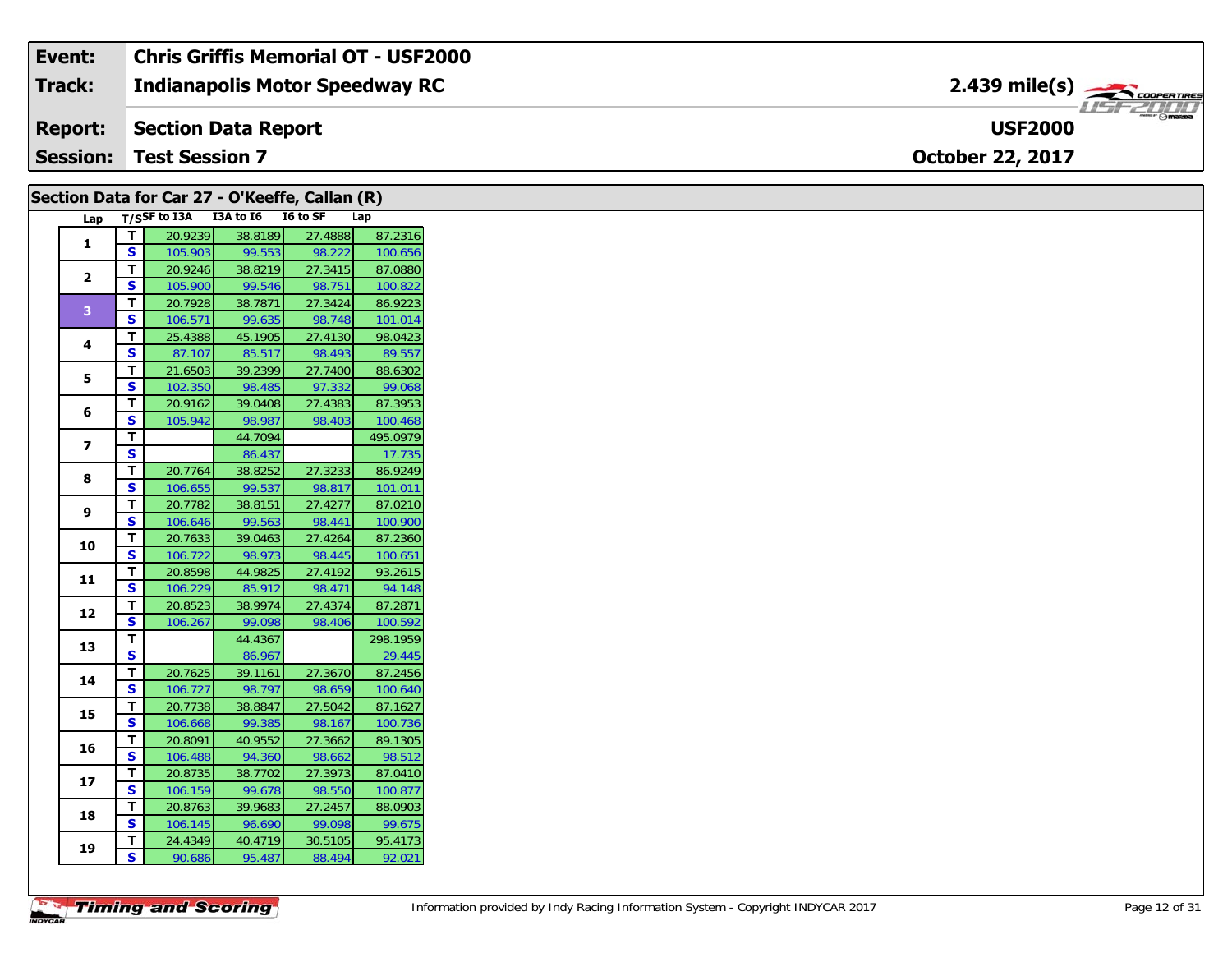#### **Event: Chris Griffis Memorial OT - USF2000** 2.439 mile(s) **2.439 miles Indianapolis Motor Speedway RC Track:** USF 2000 **USF2000Report: Section Data Report Session:October 22, 2017 Test Session 7**

| T/SSF to I3A I3A to I6 I6 to SF<br>Lap<br>Lap<br>20.9707<br>38.9389<br>27.5582<br>T<br>1<br>$\overline{\mathbf{s}}$<br>97.974<br>99.246<br>105.667<br>T<br>20.8018<br>38.8045<br>27.3284<br>$\mathbf{2}$<br>$\mathbf{s}$<br>106.525<br>99.590<br>98.798<br>T<br>20.9082<br>42.9563<br>27.5074<br>3<br>$\mathbf{s}$<br>105.983<br>89.965<br>98.155<br>T<br>20.7004<br>38.7505<br>27.5384<br>4<br>S<br>107.047<br>99.729<br>98.045<br>$\mathbf{T}$<br>22.0951<br>42.6079<br>27.2823<br>5<br>S<br>100.290<br>90.700<br>98.965<br>T<br>39.2290<br>27.2917<br>21.7754<br>6<br>$\mathbf{s}$<br>101.762<br>98.512<br>98.931<br>T<br>27.3483<br>20.8040<br>38.9138<br>$\overline{ }$<br>S<br>106.514<br>99.310<br>98.726<br>$\mathbf{T}$<br>27.3288<br>20.5281<br>38.8413<br>8<br>S<br>99.496<br>98.797<br>107.945<br>T<br>20.6506<br>39.0092<br>27.2953<br>9<br><b>S</b><br>98.918<br>107.305<br>99.068<br>Т<br>22.3573<br>39.0369<br>28.5811<br>10<br>$\overline{\mathbf{s}}$<br>99.113<br>98.997<br>94.468<br>T<br>46.8644<br>11<br>$\mathbf{s}$<br>82.462<br>$\overline{\mathbf{T}}$<br>27.9686<br>21.1856<br>38.8555<br>12<br>$\mathbf{s}$<br>104.595<br>99.459<br>96.537<br>T.<br>20.7526<br>38.7875<br>27.3808<br>13<br>$\mathbf{s}$<br>99.634<br>98.609<br>106.777<br>T<br>27.2580<br>20.7662<br>38.6385<br>14<br>S<br>99.053<br>106.707<br>100.018<br>$\mathbf T$<br>20.6139<br>38.5907<br>27.3462<br>15<br>$\overline{\mathbf{s}}$<br>98.734<br>107.496<br>100.142<br>T.<br>20.6778<br>38.7620<br>27.2444<br>16<br>S<br>107.164<br>99.699<br>99.103<br>T.<br>20.6847<br>38.8092<br>27.3652<br>17<br>S<br>99.578<br>107.128<br>98.665<br>T<br>29.8549<br>30.2196<br>46.3130<br>18<br>$\mathbf{s}$<br>73.327<br>83.444<br>90.437<br>T<br>21.4819<br>39.7073<br>28.7368<br>19<br>$\mathbf{s}$<br>103.152 |  | Section Data for Car 31 - Lindh, Rasmus (R) |        |        |         |
|---------------------------------------------------------------------------------------------------------------------------------------------------------------------------------------------------------------------------------------------------------------------------------------------------------------------------------------------------------------------------------------------------------------------------------------------------------------------------------------------------------------------------------------------------------------------------------------------------------------------------------------------------------------------------------------------------------------------------------------------------------------------------------------------------------------------------------------------------------------------------------------------------------------------------------------------------------------------------------------------------------------------------------------------------------------------------------------------------------------------------------------------------------------------------------------------------------------------------------------------------------------------------------------------------------------------------------------------------------------------------------------------------------------------------------------------------------------------------------------------------------------------------------------------------------------------------------------------------------------------------------------------------------------------------------------------------------------------------------------------------------------------------------------------------------|--|---------------------------------------------|--------|--------|---------|
| 100.384<br>88.2961<br>87.0661<br>86.9551<br>97.587<br>86.8591                                                                                                                                                                                                                                                                                                                                                                                                                                                                                                                                                                                                                                                                                                                                                                                                                                                                                                                                                                                                                                                                                                                                                                                                                                                                                                                                                                                                                                                                                                                                                                                                                                                                                                                                           |  |                                             |        |        |         |
| 86.9347<br>101.000<br>91.3719<br>96.095<br>86.9893<br>100.937<br>91.9853<br>95.454<br>99.443<br>100.848<br>86.6982<br>101.275<br>100.976<br>89.9753<br>345.0272<br>25.448<br>88.0097<br>99.766<br>86.9209<br>101.016<br>86.6627<br>101.317<br>86.5508<br>101.448<br>86.6842<br>101.292<br>101.088<br>106.3875<br>82.532<br>89.9260<br>97.640                                                                                                                                                                                                                                                                                                                                                                                                                                                                                                                                                                                                                                                                                                                                                                                                                                                                                                                                                                                                                                                                                                                                                                                                                                                                                                                                                                                                                                                            |  |                                             |        |        | 87.4678 |
|                                                                                                                                                                                                                                                                                                                                                                                                                                                                                                                                                                                                                                                                                                                                                                                                                                                                                                                                                                                                                                                                                                                                                                                                                                                                                                                                                                                                                                                                                                                                                                                                                                                                                                                                                                                                         |  |                                             |        |        |         |
|                                                                                                                                                                                                                                                                                                                                                                                                                                                                                                                                                                                                                                                                                                                                                                                                                                                                                                                                                                                                                                                                                                                                                                                                                                                                                                                                                                                                                                                                                                                                                                                                                                                                                                                                                                                                         |  |                                             |        |        |         |
|                                                                                                                                                                                                                                                                                                                                                                                                                                                                                                                                                                                                                                                                                                                                                                                                                                                                                                                                                                                                                                                                                                                                                                                                                                                                                                                                                                                                                                                                                                                                                                                                                                                                                                                                                                                                         |  |                                             |        |        |         |
|                                                                                                                                                                                                                                                                                                                                                                                                                                                                                                                                                                                                                                                                                                                                                                                                                                                                                                                                                                                                                                                                                                                                                                                                                                                                                                                                                                                                                                                                                                                                                                                                                                                                                                                                                                                                         |  |                                             |        |        |         |
|                                                                                                                                                                                                                                                                                                                                                                                                                                                                                                                                                                                                                                                                                                                                                                                                                                                                                                                                                                                                                                                                                                                                                                                                                                                                                                                                                                                                                                                                                                                                                                                                                                                                                                                                                                                                         |  |                                             |        |        |         |
|                                                                                                                                                                                                                                                                                                                                                                                                                                                                                                                                                                                                                                                                                                                                                                                                                                                                                                                                                                                                                                                                                                                                                                                                                                                                                                                                                                                                                                                                                                                                                                                                                                                                                                                                                                                                         |  |                                             |        |        |         |
|                                                                                                                                                                                                                                                                                                                                                                                                                                                                                                                                                                                                                                                                                                                                                                                                                                                                                                                                                                                                                                                                                                                                                                                                                                                                                                                                                                                                                                                                                                                                                                                                                                                                                                                                                                                                         |  |                                             |        |        |         |
|                                                                                                                                                                                                                                                                                                                                                                                                                                                                                                                                                                                                                                                                                                                                                                                                                                                                                                                                                                                                                                                                                                                                                                                                                                                                                                                                                                                                                                                                                                                                                                                                                                                                                                                                                                                                         |  |                                             |        |        |         |
|                                                                                                                                                                                                                                                                                                                                                                                                                                                                                                                                                                                                                                                                                                                                                                                                                                                                                                                                                                                                                                                                                                                                                                                                                                                                                                                                                                                                                                                                                                                                                                                                                                                                                                                                                                                                         |  |                                             |        |        |         |
|                                                                                                                                                                                                                                                                                                                                                                                                                                                                                                                                                                                                                                                                                                                                                                                                                                                                                                                                                                                                                                                                                                                                                                                                                                                                                                                                                                                                                                                                                                                                                                                                                                                                                                                                                                                                         |  |                                             |        |        |         |
|                                                                                                                                                                                                                                                                                                                                                                                                                                                                                                                                                                                                                                                                                                                                                                                                                                                                                                                                                                                                                                                                                                                                                                                                                                                                                                                                                                                                                                                                                                                                                                                                                                                                                                                                                                                                         |  |                                             |        |        |         |
|                                                                                                                                                                                                                                                                                                                                                                                                                                                                                                                                                                                                                                                                                                                                                                                                                                                                                                                                                                                                                                                                                                                                                                                                                                                                                                                                                                                                                                                                                                                                                                                                                                                                                                                                                                                                         |  |                                             |        |        |         |
|                                                                                                                                                                                                                                                                                                                                                                                                                                                                                                                                                                                                                                                                                                                                                                                                                                                                                                                                                                                                                                                                                                                                                                                                                                                                                                                                                                                                                                                                                                                                                                                                                                                                                                                                                                                                         |  |                                             |        |        |         |
|                                                                                                                                                                                                                                                                                                                                                                                                                                                                                                                                                                                                                                                                                                                                                                                                                                                                                                                                                                                                                                                                                                                                                                                                                                                                                                                                                                                                                                                                                                                                                                                                                                                                                                                                                                                                         |  |                                             |        |        |         |
|                                                                                                                                                                                                                                                                                                                                                                                                                                                                                                                                                                                                                                                                                                                                                                                                                                                                                                                                                                                                                                                                                                                                                                                                                                                                                                                                                                                                                                                                                                                                                                                                                                                                                                                                                                                                         |  |                                             |        |        |         |
|                                                                                                                                                                                                                                                                                                                                                                                                                                                                                                                                                                                                                                                                                                                                                                                                                                                                                                                                                                                                                                                                                                                                                                                                                                                                                                                                                                                                                                                                                                                                                                                                                                                                                                                                                                                                         |  |                                             |        |        |         |
|                                                                                                                                                                                                                                                                                                                                                                                                                                                                                                                                                                                                                                                                                                                                                                                                                                                                                                                                                                                                                                                                                                                                                                                                                                                                                                                                                                                                                                                                                                                                                                                                                                                                                                                                                                                                         |  |                                             |        |        |         |
|                                                                                                                                                                                                                                                                                                                                                                                                                                                                                                                                                                                                                                                                                                                                                                                                                                                                                                                                                                                                                                                                                                                                                                                                                                                                                                                                                                                                                                                                                                                                                                                                                                                                                                                                                                                                         |  |                                             |        |        |         |
|                                                                                                                                                                                                                                                                                                                                                                                                                                                                                                                                                                                                                                                                                                                                                                                                                                                                                                                                                                                                                                                                                                                                                                                                                                                                                                                                                                                                                                                                                                                                                                                                                                                                                                                                                                                                         |  |                                             |        |        |         |
|                                                                                                                                                                                                                                                                                                                                                                                                                                                                                                                                                                                                                                                                                                                                                                                                                                                                                                                                                                                                                                                                                                                                                                                                                                                                                                                                                                                                                                                                                                                                                                                                                                                                                                                                                                                                         |  |                                             |        |        |         |
|                                                                                                                                                                                                                                                                                                                                                                                                                                                                                                                                                                                                                                                                                                                                                                                                                                                                                                                                                                                                                                                                                                                                                                                                                                                                                                                                                                                                                                                                                                                                                                                                                                                                                                                                                                                                         |  |                                             |        |        |         |
|                                                                                                                                                                                                                                                                                                                                                                                                                                                                                                                                                                                                                                                                                                                                                                                                                                                                                                                                                                                                                                                                                                                                                                                                                                                                                                                                                                                                                                                                                                                                                                                                                                                                                                                                                                                                         |  |                                             |        |        |         |
|                                                                                                                                                                                                                                                                                                                                                                                                                                                                                                                                                                                                                                                                                                                                                                                                                                                                                                                                                                                                                                                                                                                                                                                                                                                                                                                                                                                                                                                                                                                                                                                                                                                                                                                                                                                                         |  |                                             |        |        |         |
|                                                                                                                                                                                                                                                                                                                                                                                                                                                                                                                                                                                                                                                                                                                                                                                                                                                                                                                                                                                                                                                                                                                                                                                                                                                                                                                                                                                                                                                                                                                                                                                                                                                                                                                                                                                                         |  |                                             |        |        |         |
|                                                                                                                                                                                                                                                                                                                                                                                                                                                                                                                                                                                                                                                                                                                                                                                                                                                                                                                                                                                                                                                                                                                                                                                                                                                                                                                                                                                                                                                                                                                                                                                                                                                                                                                                                                                                         |  |                                             |        |        |         |
|                                                                                                                                                                                                                                                                                                                                                                                                                                                                                                                                                                                                                                                                                                                                                                                                                                                                                                                                                                                                                                                                                                                                                                                                                                                                                                                                                                                                                                                                                                                                                                                                                                                                                                                                                                                                         |  |                                             |        |        |         |
|                                                                                                                                                                                                                                                                                                                                                                                                                                                                                                                                                                                                                                                                                                                                                                                                                                                                                                                                                                                                                                                                                                                                                                                                                                                                                                                                                                                                                                                                                                                                                                                                                                                                                                                                                                                                         |  |                                             |        |        |         |
|                                                                                                                                                                                                                                                                                                                                                                                                                                                                                                                                                                                                                                                                                                                                                                                                                                                                                                                                                                                                                                                                                                                                                                                                                                                                                                                                                                                                                                                                                                                                                                                                                                                                                                                                                                                                         |  |                                             |        |        |         |
|                                                                                                                                                                                                                                                                                                                                                                                                                                                                                                                                                                                                                                                                                                                                                                                                                                                                                                                                                                                                                                                                                                                                                                                                                                                                                                                                                                                                                                                                                                                                                                                                                                                                                                                                                                                                         |  |                                             |        |        |         |
|                                                                                                                                                                                                                                                                                                                                                                                                                                                                                                                                                                                                                                                                                                                                                                                                                                                                                                                                                                                                                                                                                                                                                                                                                                                                                                                                                                                                                                                                                                                                                                                                                                                                                                                                                                                                         |  |                                             |        |        |         |
|                                                                                                                                                                                                                                                                                                                                                                                                                                                                                                                                                                                                                                                                                                                                                                                                                                                                                                                                                                                                                                                                                                                                                                                                                                                                                                                                                                                                                                                                                                                                                                                                                                                                                                                                                                                                         |  |                                             |        |        |         |
|                                                                                                                                                                                                                                                                                                                                                                                                                                                                                                                                                                                                                                                                                                                                                                                                                                                                                                                                                                                                                                                                                                                                                                                                                                                                                                                                                                                                                                                                                                                                                                                                                                                                                                                                                                                                         |  |                                             |        |        |         |
|                                                                                                                                                                                                                                                                                                                                                                                                                                                                                                                                                                                                                                                                                                                                                                                                                                                                                                                                                                                                                                                                                                                                                                                                                                                                                                                                                                                                                                                                                                                                                                                                                                                                                                                                                                                                         |  |                                             |        |        |         |
|                                                                                                                                                                                                                                                                                                                                                                                                                                                                                                                                                                                                                                                                                                                                                                                                                                                                                                                                                                                                                                                                                                                                                                                                                                                                                                                                                                                                                                                                                                                                                                                                                                                                                                                                                                                                         |  |                                             |        |        |         |
|                                                                                                                                                                                                                                                                                                                                                                                                                                                                                                                                                                                                                                                                                                                                                                                                                                                                                                                                                                                                                                                                                                                                                                                                                                                                                                                                                                                                                                                                                                                                                                                                                                                                                                                                                                                                         |  |                                             |        |        |         |
|                                                                                                                                                                                                                                                                                                                                                                                                                                                                                                                                                                                                                                                                                                                                                                                                                                                                                                                                                                                                                                                                                                                                                                                                                                                                                                                                                                                                                                                                                                                                                                                                                                                                                                                                                                                                         |  |                                             | 97.326 | 93.956 |         |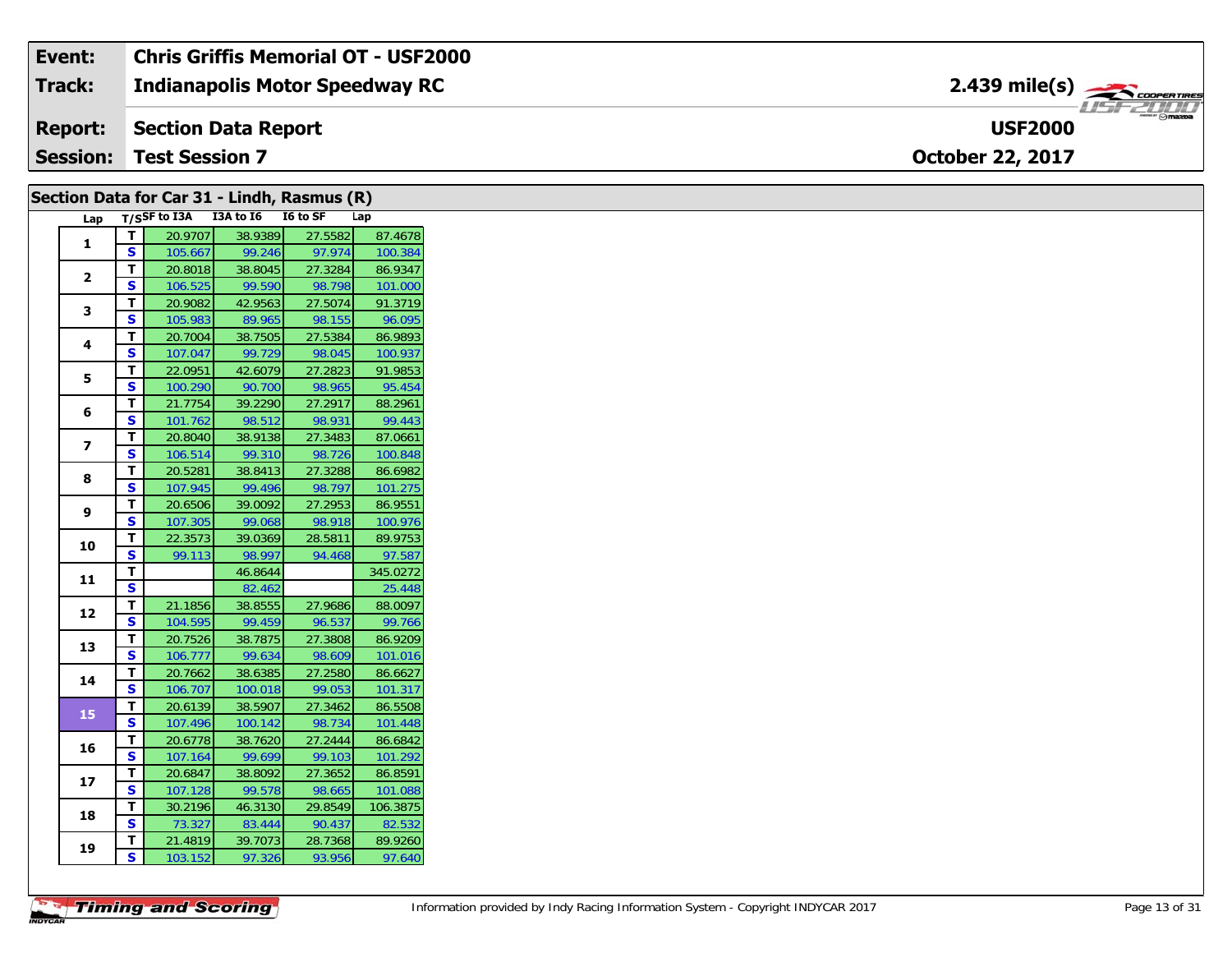| Event:          | Chris Griffis Memorial OT - USF2000 |                                           |
|-----------------|-------------------------------------|-------------------------------------------|
| <b>Track:</b>   | Indianapolis Motor Speedway RC      | $2.439$ mile(s) $\sum$ <i>coorentines</i> |
| <b>Report:</b>  | Section Data Report                 | <b>Omazoa</b><br><b>USF2000</b>           |
| <b>Session:</b> | <b>Test Session 7</b>               | <b>October 22, 2017</b>                   |
|                 |                                     |                                           |

# **Section Data for Car 31 - Lindh, Rasmus (R)**

| Lap |   | T/SSF to I3A | <b>I3A to 16</b> | I6 to SF | Lap     |
|-----|---|--------------|------------------|----------|---------|
| 20  |   | 20.6124      | 38.7447          | 27.4025  | 86.7596 |
|     | s | 107.504      | 99.744           | 98.531   | 101.204 |
| 21  |   | 20.7580      | 38.7792          | 27.3497  | 86.8869 |
|     | s | 106.750      | 99.655           | 98.721   | 101.056 |
| 22  |   | 20.6780      | 38.7881          | 27.2066  | 86.6727 |
|     | s | 107.163      | 99.632           | 99.241   | 101.305 |
| 23  |   | 20.5879      | 38.7208          | 27.2673  | 86.5760 |
|     | s | 107.632      | 99.805           | 99.020   | 101.418 |
| 24  |   | 20.7673      | 38.6840          | 27.3205  | 86.7718 |
|     | s | 106.702      | 99.900           | 98.827   | 101.190 |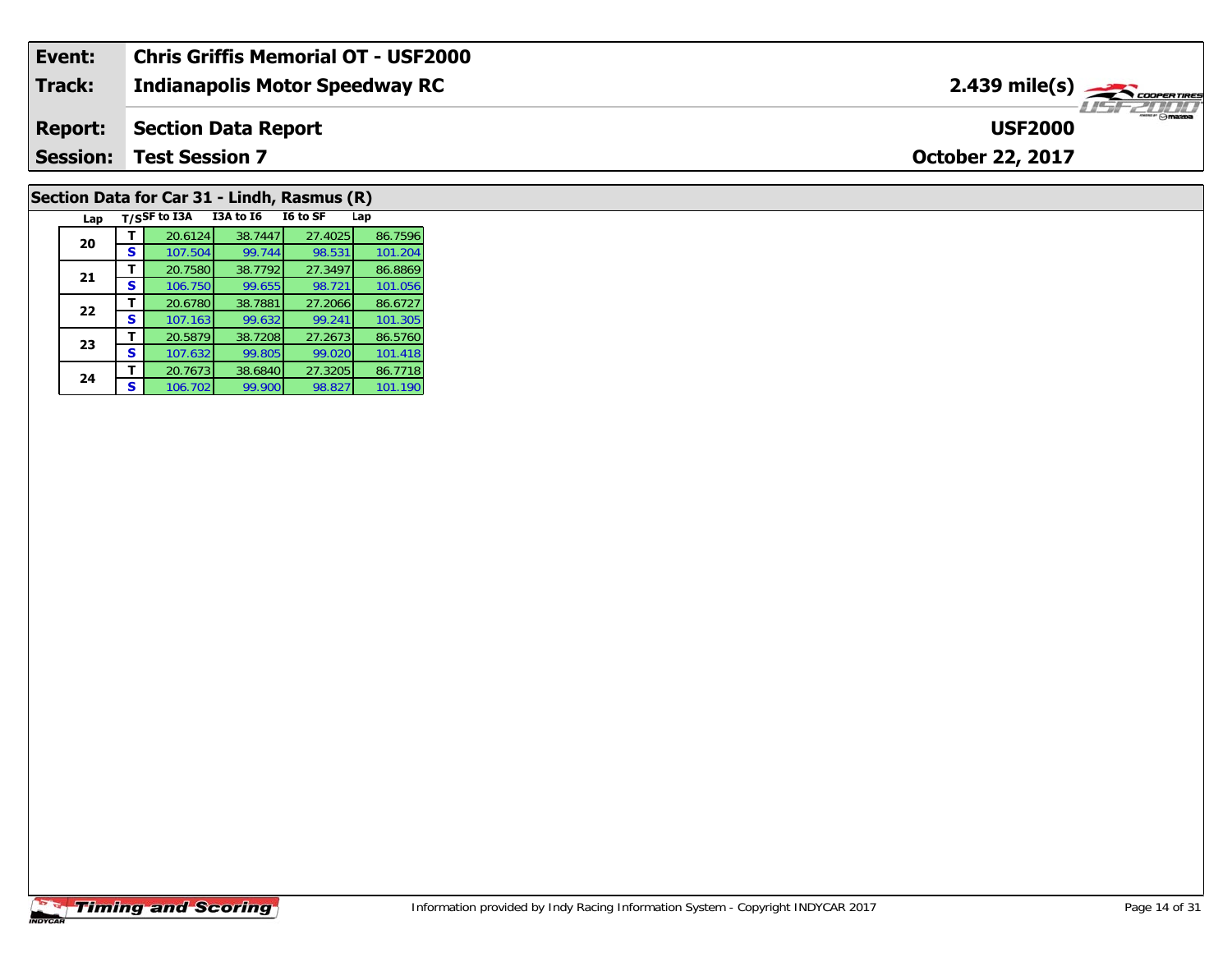| Event:          | Chris Griffis Memorial OT - USF2000   |                                                              |
|-----------------|---------------------------------------|--------------------------------------------------------------|
| <b>Track:</b>   | <b>Indianapolis Motor Speedway RC</b> | $2.439$ mile(s) $\overbrace{\hspace{2.5cm}}^{3}$ coderatings |
| <b>Report:</b>  | Section Data Report                   | <b>USF2000</b>                                               |
| <b>Session:</b> | <b>Test Session 7</b>                 | <b>October 22, 2017</b>                                      |

|                |              |                                     |                   | Section Data for Car 32 - Conwright, Jaden (R) |                    |
|----------------|--------------|-------------------------------------|-------------------|------------------------------------------------|--------------------|
|                |              | Lap T/SSF to I3A I3A to I6 I6 to SF |                   |                                                | Lap                |
|                | T.           | 21.0563                             | 39.1273           | 27.8941                                        | 88.0777            |
| 1              | S.           | 105.237                             | 98.769            | 96.795                                         | 99.689             |
| $\mathbf{2}$   | T.           | 20.9653                             | 39.0231           | 27.6346                                        | 87.6230            |
|                | S.           | 105.694                             | 99.032            | 97.704                                         | 100.207            |
| 3              | T.           | 20.9188                             | 39.0563           | 27.4038                                        | 87.3789            |
|                | S.           | 105.929                             | 98.948            | 98.526                                         | 100.487            |
| 4              | Τ.           | 20.8127                             | 38.9264           | 27.4511                                        | 87.1902            |
|                | S.           | 106.469                             | 99.278            | 98.357                                         | 100.704            |
| 5              | T.           | 21.7637                             | 39.4491           | 27.4165                                        | 88.6293            |
|                | S            | 101.817                             | 97.963            | 98.481                                         | 99.069             |
| 6              | T.           | 21.4239                             | 39.0995           | 27.5147                                        | 88.0381            |
|                | S.           | 103.432                             | 98.839            | 98.129                                         | 99.734             |
| $\overline{ }$ | T.           | 20.8445                             | 39.2665           | 27.4593                                        | 87.5703            |
|                | S.           | 106.307                             | 98.418            | 98.327                                         | 100.267            |
| 8              | T.           | 21.5983                             | 40.0712           | 27.5668                                        | 89.2363            |
|                | S.           | 102.596                             | 96.442            | 97.944                                         | 98.395             |
| 9              | Τ.           | 20.9735                             | 39.2933           | 27.8943                                        | 88.1611            |
|                | $\mathbf{s}$ | 105.653                             | 98.351            | 96.794                                         | 99.595             |
| 10             | T.           | 21.1470                             | 39.1370           | 27.3984                                        | 87.6824            |
|                | S            | 104.786                             | 98.744            | 98.546                                         | 100.139            |
| 11             | T.           | 20.6635                             | 39.3271           | 27.5874                                        | 87.5780            |
|                | S            | 107.238                             | 98.267            | 97.871                                         | 100.258            |
| 12             | Τ.           | 20.9293                             | 39.2561           | 27.5256                                        | 87.7110            |
|                | $\mathbf{s}$ | 105.876                             | 98.444            | 98.091                                         | 100.106            |
| 13             | T.           | 21.1677                             | 39.2546           | 27.5020                                        | 87.9243            |
|                | S            | 104.684                             | 98.448<br>51.4727 | 98.175                                         | 99.863<br>275.3185 |
| 14             | T.<br>S.     |                                     | 75.080            |                                                | 31.892             |
|                |              |                                     |                   | 30.3520                                        | 95.1600            |
| 15             | T.<br>S.     | 22.6148                             | 42.1932           |                                                | 92.270             |
|                |              | 97.985                              | 91.592            | 88.956                                         |                    |
| 16             | Т.<br>S.     | 20.9920<br>105.560                  | 39.4541<br>97.950 | 27.8367<br>96.994                              | 88.2828<br>99.458  |
|                |              |                                     |                   | 27.3978                                        | 87.0746            |
| 17             | Τ.<br>S      | 20.7254<br>106.918                  | 38.9514<br>99.215 | 98.548                                         | 100.838            |
|                | T.           | 23.4812                             | 42.3455           | 27.4013                                        | 93.2280            |
| 18             | S.           | 94.369                              | 91.262            | 98.535                                         | 94.182             |
|                | Т.           | 20.7683                             | 38.9099           | 27.4813                                        | 87.1595            |
| 19             | S.           | 106.697                             | 99.320            | 98.249                                         | 100.739            |
|                |              |                                     |                   |                                                |                    |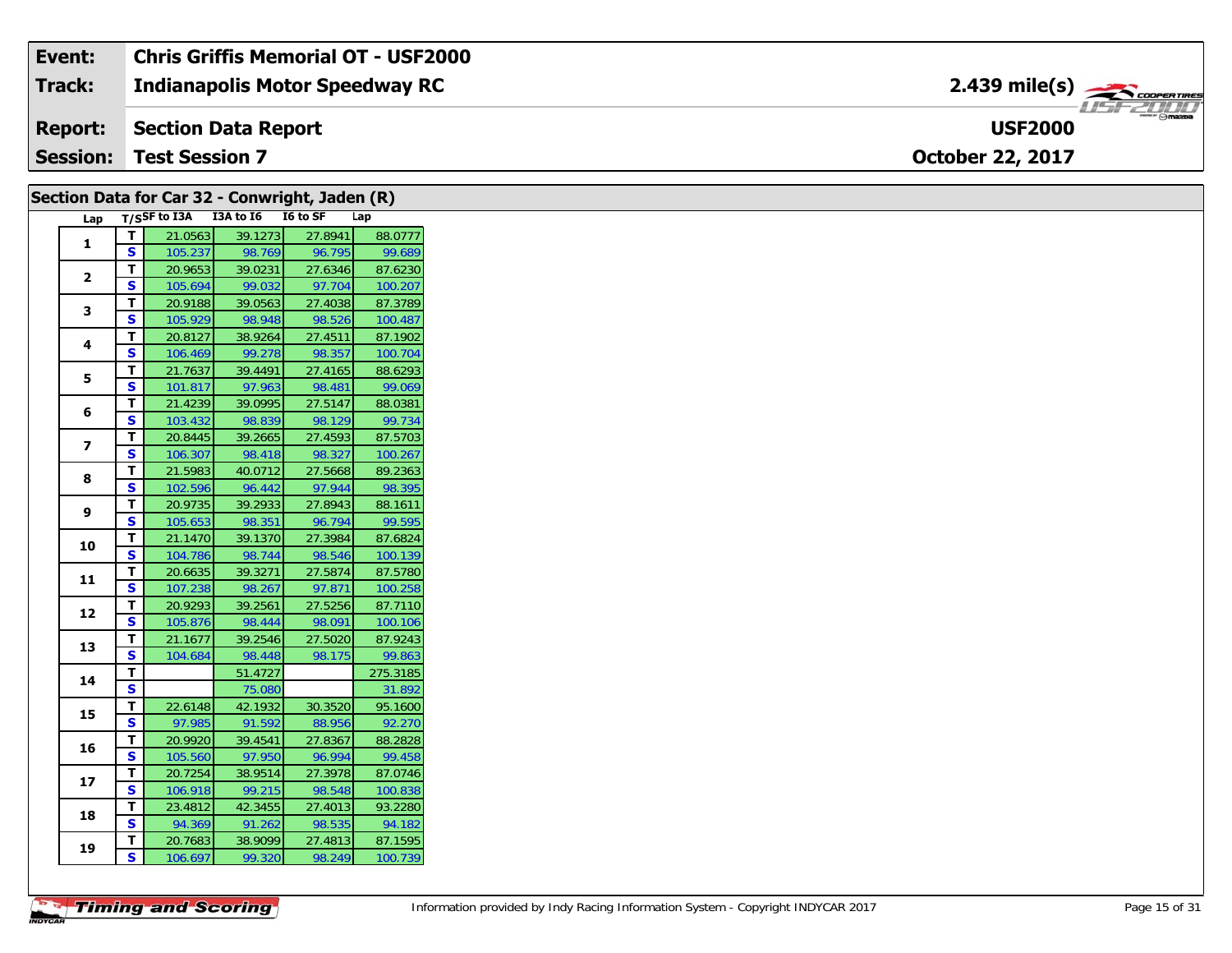| Event:          | <b>Chris Griffis Memorial OT - USF2000</b> |                                           |
|-----------------|--------------------------------------------|-------------------------------------------|
| <b>Track:</b>   | <b>Indianapolis Motor Speedway RC</b>      | $2.439$ mile(s) $\rightarrow$ COOPERTIRES |
| <b>Report:</b>  | Section Data Report                        | <b>USF2000</b>                            |
| <b>Session:</b> | <b>Test Session 7</b>                      | <b>October 22, 2017</b>                   |
|                 |                                            |                                           |

# **Section Data for Car 32 - Conwright, Jaden (R)**

| Lap |   | T/SSF to I3A | I3A to I6 | I6 to SF | Lap     |
|-----|---|--------------|-----------|----------|---------|
| 20  |   | 20.8580      | 39.0844   | 27.3549  | 87.2973 |
|     | S | 106.238      | 98.877    | 98.703   | 100.580 |
| 21  | т | 22.5350      | 41.4462   | 29.7574  | 93.7386 |
|     | S | 98.332       | 93.242    | 90.734   | 93.669  |
| 22  |   | 20.7185      | 38.8639   | 27.3159  | 86.8983 |
|     | S | 106.953      | 99.438    | 98.844   | 101.042 |
| 23  |   | 20.7789      | 39.6044   | 27.2296  | 87.6129 |
|     | s | 106.642      | 97.579    | 99.157   | 100.218 |
| 24  |   | 24.2310      | 41.1673   | 29.0576  | 94.4559 |
|     | S | 91.449       | 93.874    | 92.919   | 92.958  |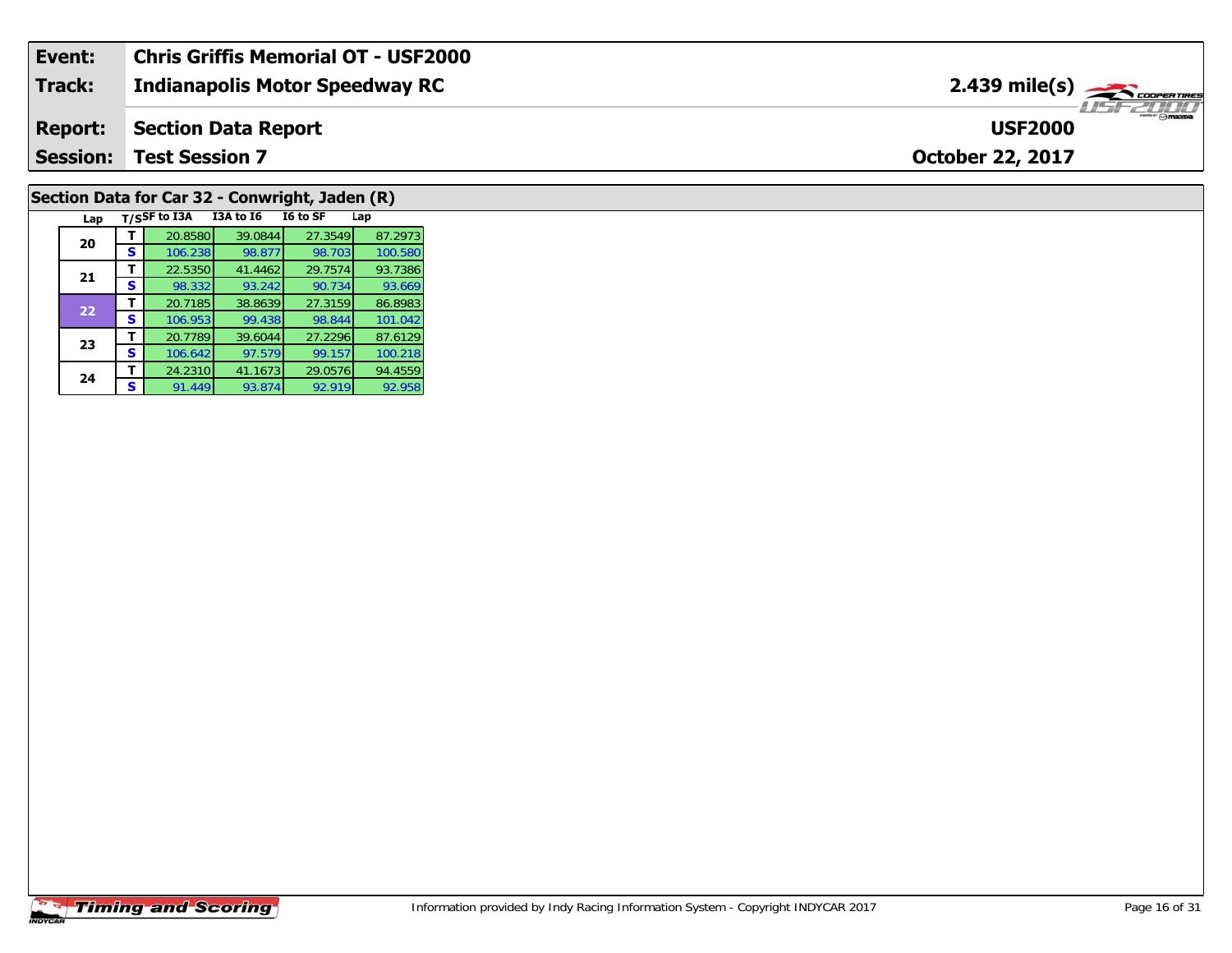| Event:          | <b>Chris Griffis Memorial OT - USF2000</b> |                                           |
|-----------------|--------------------------------------------|-------------------------------------------|
| <b>Track:</b>   | <b>Indianapolis Motor Speedway RC</b>      | $2.439$ mile(s) $\rightarrow$ COOPERTIRES |
| <b>Report:</b>  | Section Data Report                        | $m = \bigcap maxna$<br><b>USF2000</b>     |
| <b>Session:</b> | <b>Test Session 7</b>                      | <b>October 22, 2017</b>                   |

|                         |                         |         |                                     | Section Data for Car 33 - Rowe, Myles (R) |          |
|-------------------------|-------------------------|---------|-------------------------------------|-------------------------------------------|----------|
|                         |                         |         | Lap T/SSF to I3A I3A to I6 I6 to SF |                                           | Lap      |
| $\mathbf{1}$            | $\mathbf{T}$            | 21.1570 | 39.2994                             | 27.7090                                   | 88.1654  |
|                         | S                       | 104.736 | 98.336                              | 97.441                                    | 99.590   |
| $\overline{\mathbf{2}}$ | T                       | 21.0069 | 38.8236                             | 27.6414                                   | 87.4719  |
|                         | S                       | 105.485 | 99.541                              | 97.680                                    | 100.380  |
| 3                       | T.                      | 20.9148 | 39.2342                             | 27.5452                                   | 181.6329 |
|                         | S                       | 105.949 | 98.499                              | 98.021                                    | 48.341   |
| 4                       | $\mathbf{T}$            | 20.8796 | 38.9973                             | 27.5706                                   | 87.4475  |
|                         | S                       | 106.128 | 99.098                              | 97.930                                    | 100.408  |
| 5                       | T.                      | 21.0096 | 39.6197                             | 27.5719                                   | 88.2012  |
|                         | S                       | 105.471 | 97.541                              | 97.926                                    | 99.550   |
| 6                       | T.                      | 20.8326 | 39.8978                             | 27.7573                                   | 88.4877  |
|                         | $\overline{\mathbf{s}}$ | 106.367 | 96.861                              | 97.272                                    | 99.227   |
| $\overline{ }$          | $\mathbf{T}$            |         | 39.1865                             |                                           | 233.9210 |
|                         | S                       |         | 98.619                              |                                           | 37.536   |
| 8                       | T                       | 20.8246 | 39.1421                             | 27.6269                                   | 87.5936  |
|                         | $\mathbf{s}$            | 106.408 | 98.731                              | 97.731                                    | 100.240  |
| 9                       | T.                      | 24.4162 | 39.8878                             | 27.7869                                   | 92.0909  |
|                         | S.                      | 90.756  | 96.885                              | 97.168                                    | 95.345   |
| 10                      | T.                      | 20.8329 | 39.2473                             | 27.6678                                   | 87.7480  |
|                         | S                       | 106.366 | 98.467                              | 97.586                                    | 100.064  |
| 11                      | T.                      | 21.0499 | 39.6419                             | 27.6222                                   | 88.3140  |
|                         | S                       | 105.269 | 97.486                              | 97.747                                    | 99.423   |
| 12                      | T.                      | 21.2996 | 39.1277                             | 27.7270                                   | 88.1543  |
|                         | S                       | 104.035 | 98.768                              | 97.378                                    | 99.603   |
| 13                      | T.                      | 20.9556 | 39.1787                             | 27.6734                                   | 87.8077  |
|                         | $\mathbf{s}$            | 105.743 | 98.639                              | 97.567                                    | 99.996   |
| 14                      | T.                      |         | 42.8055                             |                                           | 333.6719 |
|                         | S                       |         | 90.282                              |                                           | 26.314   |
| 15                      | T                       | 20.8166 | 39.2862                             | 28.1181                                   | 88.2209  |
|                         | S                       | 106.449 | 98.369                              | 96.024                                    | 99.527   |
| 16                      | T.                      | 21.8920 | 39.3031                             | 27.5584                                   | 88.7535  |
|                         | S                       | 101.220 | 98.327                              | 97.974                                    | 98.930   |
| 17                      | $\mathbf{T}$            | 21.0970 | 39.2494                             | 27.5921                                   | 87.9385  |
|                         | S                       | 105.034 | 98.461                              | 97.854                                    | 99.847   |
| 18                      | T.                      | 25.7804 | 39.6838                             | 27.7052                                   | 93.1694  |
|                         | S.                      | 85.953  | 97.383                              | 97.455                                    | 94.241   |
| 19                      | Т.                      | 21.9055 | 39.0858                             | 27.6272                                   | 88.6185  |
|                         | $\overline{\mathbf{s}}$ | 101.158 | 98.873                              | 97.730                                    | 99.081   |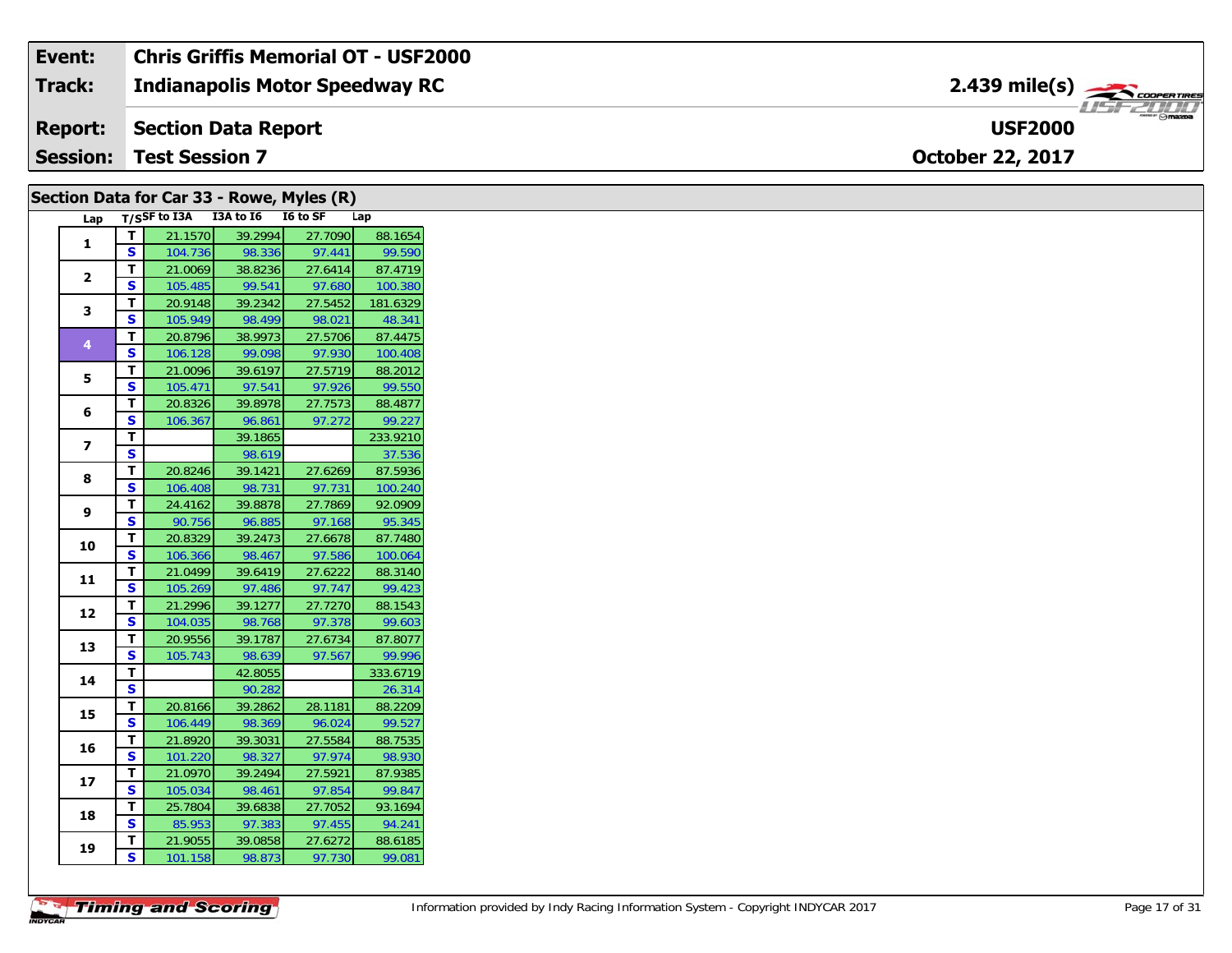| Event:          | Chris Griffis Memorial OT - USF2000   |                                                           |
|-----------------|---------------------------------------|-----------------------------------------------------------|
| <b>Track:</b>   | <b>Indianapolis Motor Speedway RC</b> | $2.439$ mile(s) $\overbrace{\hspace{2.5cm}}$ coorer Times |
| <b>Report:</b>  | Section Data Report                   | <b>USF2000</b>                                            |
| <b>Session:</b> | <b>Test Session 7</b>                 | <b>October 22, 2017</b>                                   |
|                 |                                       |                                                           |

# **Section Data for Car 33 - Rowe, Myles (R)**

|  | Lap |   | T/SSF to I3A | I3A to I6 | I6 to SF | Lap     |
|--|-----|---|--------------|-----------|----------|---------|
|  | 20  |   | 20.9824      | 39.2859   | 27.6674  | 87.9357 |
|  |     | S | 105.608      | 98.370    | 97.588   | 99.850  |
|  | 21  |   | 20.9663      | 39.2467   | 27.6200  | 87.8330 |
|  |     | s | 105.689      | 98.468    | 97.755   | 99.967  |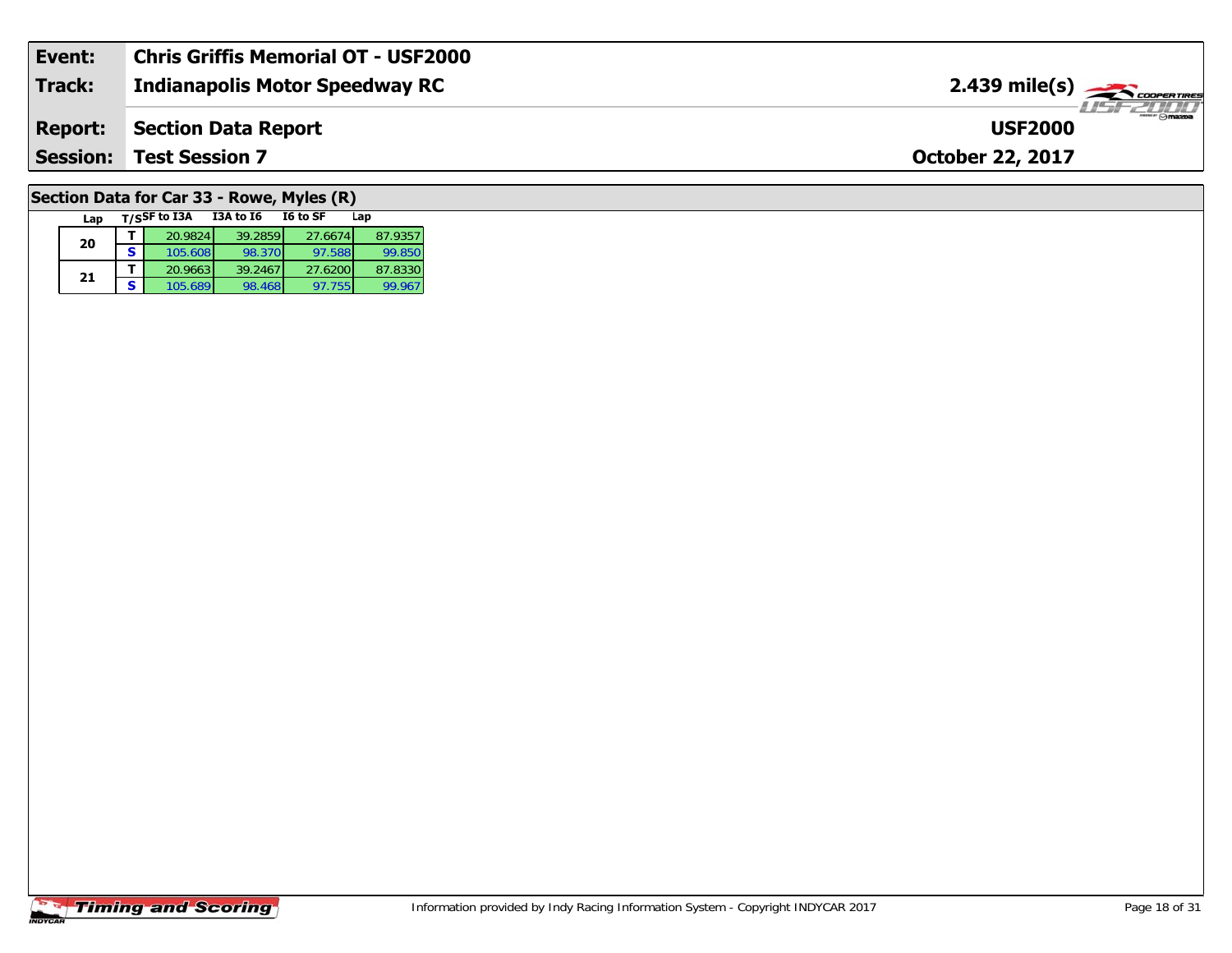| Event:          | <b>Chris Griffis Memorial OT - USF2000</b> |                                        |
|-----------------|--------------------------------------------|----------------------------------------|
| <b>Track:</b>   | <b>Indianapolis Motor Speedway RC</b>      | $2.439$ mile(s) $\rightarrow$          |
|                 | <b>Report:</b> Section Data Report         | <sup>--</sup> ⊙mazoa<br><b>USF2000</b> |
| <b>Session:</b> | <b>Test Session 7</b>                      | <b>October 22, 2017</b>                |

# **Section Data for Car 34 - Cook, Sabre (R)**

| Lap                      |                         | T/SSF to I3A | I3A to I6 | I6 to SF | Lap      |
|--------------------------|-------------------------|--------------|-----------|----------|----------|
| 1                        | т                       | 21.0771      | 40.2971   | 28.0440  | 89.4182  |
|                          | S                       | 105.133      | 95.901    | 96.277   | 98.195   |
| $\overline{2}$           | T.                      | 21.0356      | 39.5343   | 27.7153  | 88.2852  |
|                          | S                       | 105.341      | 97.752    | 97.419   | 99.455   |
| 3                        | T                       | 21.0300      | 39.2473   | 27.4967  | 87.7740  |
|                          | S                       | 105.369      | 98.467    | 98.194   | 100.034  |
| 4                        | T                       | 20.9745      | 39.4228   | 27.6909  | 88.0882  |
|                          | S                       | 105.648      | 98.028    | 97.505   | 99.677   |
| 5                        | т                       | 21.0418      | 39.6721   | 27.6687  | 88.3826  |
|                          | S                       | 105.310      | 97.412    | 97.583   | 99.345   |
| 6                        | T                       | 21.0596      | 40.2522   | 27.7911  | 89.1029  |
|                          | S                       | 105.221      | 96.008    | 97.153   | 98.542   |
| $\overline{\phantom{a}}$ | T.                      | 20.9911      | 39.4282   | 27.9646  | 88.3839  |
|                          | S                       | 105.564      | 98.015    | 96.551   | 99.344   |
| 8                        | T.                      | 20.9195      | 39.2780   | 27.9374  | 88.1349  |
|                          | S                       | 105.926      | 98.390    | 96.645   | 99.625   |
| 9                        | т                       | 20.9104      | 39.5553   | 27.6342  | 88.0999  |
|                          | S.                      | 105.972      | 97.700    | 97.705   | 99.664   |
| 10                       | T.                      | 21.0928      | 40.1235   | 27.5357  | 88.7520  |
|                          | S                       | 105.055      | 96.316    | 98.055   | 98.932   |
| 11                       | T.                      |              | 51.7278   |          | 500.3869 |
|                          | S                       |              | 74.709    |          | 17.547   |
| 12                       | T.                      | 21.1231      | 42.1173   | 29.4244  | 92.6648  |
|                          | S                       | 104.905      | 91.757    | 91.761   | 94.754   |
| 13                       | T.                      | 20.9701      | 39.3388   | 27.6249  | 87.9338  |
|                          | S                       | 105.670      | 98.238    | 97.738   | 99.852   |
| 14                       | т                       | 20.8279      | 40.2649   | 27.4707  | 88.5635  |
|                          | S                       | 106.391      | 95.978    | 98.287   | 99.142   |
| 15                       | T                       | 20.8437      | 39.3907   | 27.5602  | 87.7946  |
|                          | S                       | 106.311      | 98.108    | 97.967   | 100.011  |
| 16                       | T                       | 21.0147      | 39.3983   | 27.4724  | 87.8854  |
|                          | S                       | 105.446      | 98.089    | 98.280   | 99.907   |
| 17                       | T                       | 20.6362      | 39.1788   | 27.5376  | 87.3526  |
|                          | S                       | 107.380      | 98.639    | 98.048   | 100.517  |
| 18                       | т                       | 20.8336      | 39.3999   | 27.5474  | 87.7809  |
|                          | S                       | 106.362      | 98.085    | 98.013   | 100.026  |
| 19                       | T                       | 20.8593      | 39.3717   | 27.5112  | 87.7422  |
|                          | $\overline{\mathsf{s}}$ | 106.231      | 98.155    | 98.142   | 100.070  |

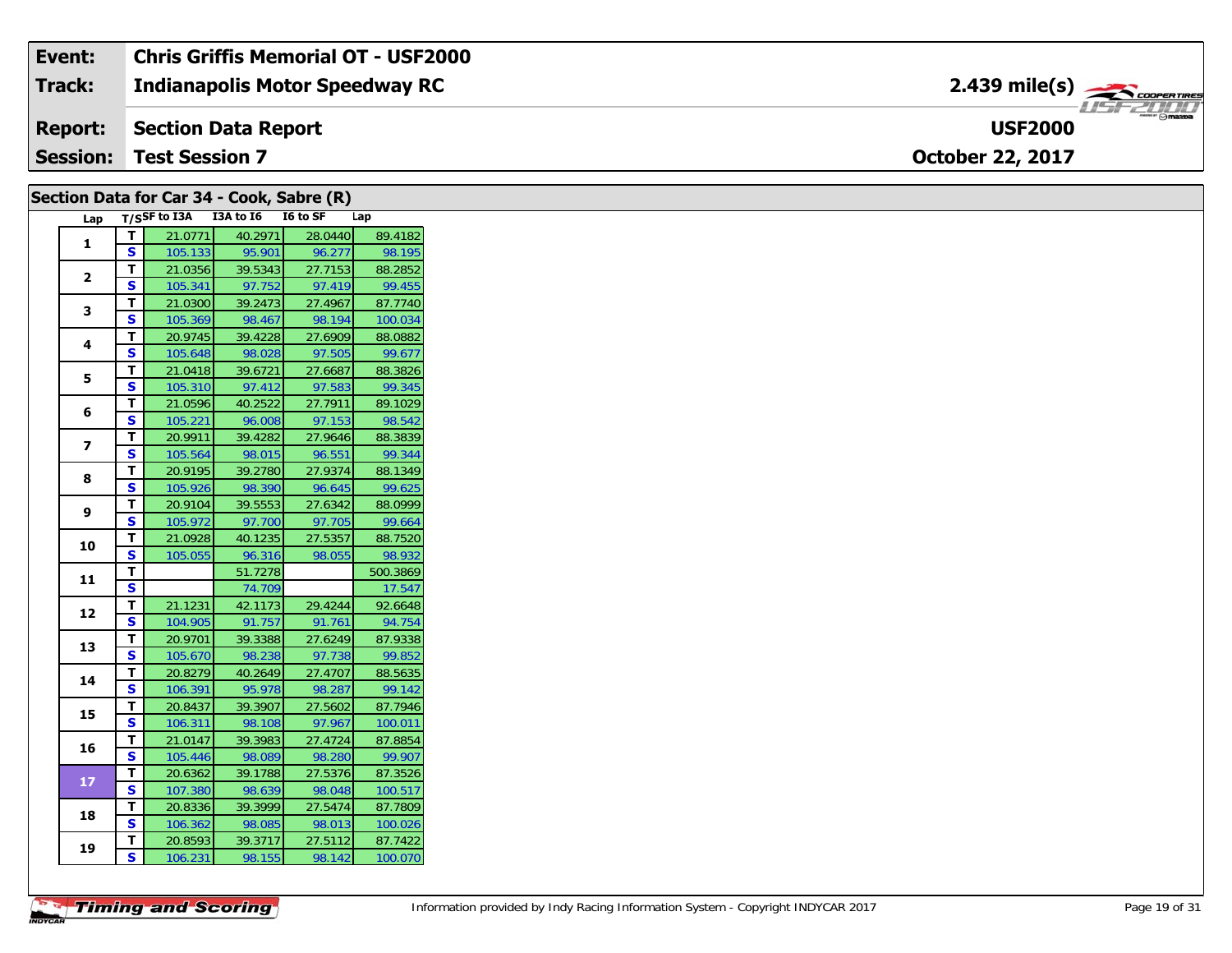| Event:          | <b>Chris Griffis Memorial OT - USF2000</b> |                                           |
|-----------------|--------------------------------------------|-------------------------------------------|
| Track:          | Indianapolis Motor Speedway RC             | $2.439$ mile(s) $\rightarrow$ Coorganized |
| <b>Report:</b>  | Section Data Report                        | $ \theta$ mazoa<br><b>USF2000</b>         |
| <b>Session:</b> | <b>Test Session 7</b>                      | <b>October 22, 2017</b>                   |
|                 |                                            |                                           |

# **Section Data for Car 34 - Cook, Sabre (R)**

| Lap |   | T/SSF to I3A | <b>I3A to 16</b> | I6 to SF | Lap     |
|-----|---|--------------|------------------|----------|---------|
| 20  |   | 21.2425      | 39.5597          | 28.1352  | 88.9374 |
|     | s | 104.315      | 97.689           | 95.965   | 98.726  |
| 21  |   | 20.9916      | 39.4589          | 27.7003  | 88.1508 |
|     | S | 105.562      | 97.938           | 97.472   | 99.607  |
| 22  |   | 20.9356      | 39.1958          | 27.6249  | 87.7563 |
|     | s | 105.844      | 98.596           | 97.738   | 100.054 |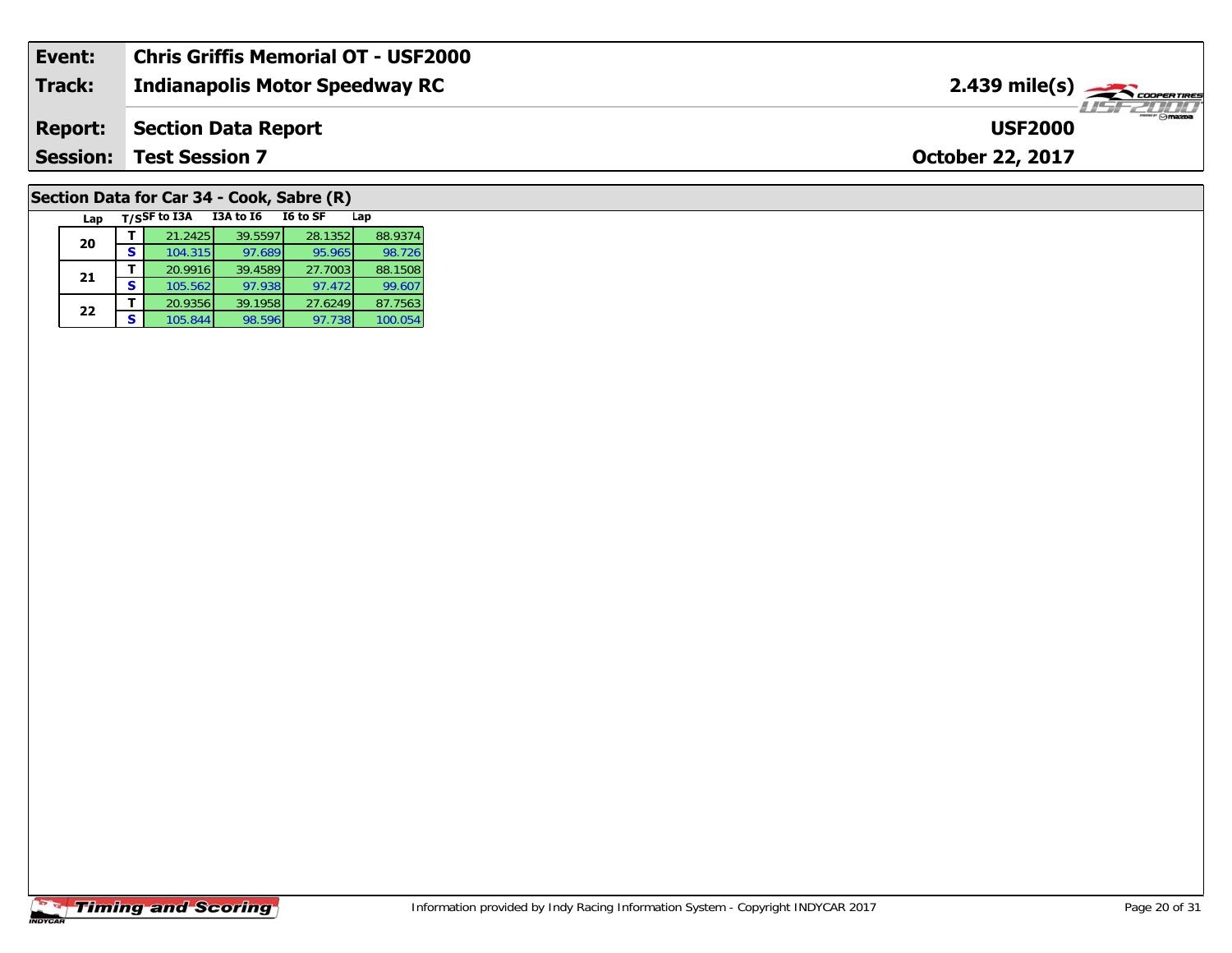| Event:          | <b>Chris Griffis Memorial OT - USF2000</b> |                                                         |
|-----------------|--------------------------------------------|---------------------------------------------------------|
| <b>Track:</b>   | <b>Indianapolis Motor Speedway RC</b>      | $2.439$ mile(s) $\overbrace{\hspace{2cm}}$ cooper times |
| <b>Report:</b>  | Section Data Report                        | <b>USF2000</b>                                          |
| <b>Session:</b> | <b>Test Session 7</b>                      | <b>October 22, 2017</b>                                 |

## **Section Data for Car 36 - Keane, Darren**

| Lap            |    | $T/S$ SF to I3A | I3A to I6 | I6 to SF | Lap      |
|----------------|----|-----------------|-----------|----------|----------|
| 1              | т  | 21.0101         | 38.9858   | 27.5293  | 87.5252  |
|                | S  | 105.469         | 99.127    | 98.077   | 100.319  |
| $\overline{2}$ | T. | 20.8508         | 38.7439   | 27.3757  | 86.9704  |
|                | S  | 106.275         | 99.746    | 98.628   | 100.958  |
| 3              | T. | 20.7328         | 38.8001   | 27.2752  | 86.8081  |
|                | S  | 106.879         | 99.601    | 98.991   | 101.147  |
| 4              | т  | 20.7148         | 38.6152   | 27.3399  | 86.6699  |
|                | S  | 106.972         | 100.078   | 98.757   | 101.309  |
| 5              | т  | 20.6873         | 38.7494   | 27.2600  | 86.6967  |
|                | S  | 107.114         | 99.732    | 99.046   | 101.277  |
| 6              | т  | 20.5749         | 38.8638   | 27.2647  | 86.7034  |
|                | S  | 107.700         | 99.438    | 99.029   | 101.269  |
| 7              | T  | 20.6354         | 38.7065   | 27.2596  | 86.6015  |
|                | S  | 107.384         | 99.842    | 99.048   | 101.389  |
| 8              | т  | 20.6559         | 38.9525   | 27.3174  | 86.9258  |
|                | S  | 107.277         | 99.212    | 98.838   | 101.010  |
| 9              | т  | 20.5652         | 38.7955   | 27.3099  | 86.6706  |
|                | S  | 107.750         | 99.613    | 98.865   | 101.308  |
| 10             | T  | 20.9169         | 39.4877   | 27.4388  | 87.8434  |
|                | S  | 105.939         | 97.867    | 98.401   | 99.955   |
| 11             | т  |                 | 38.9003   |          | 257.2840 |
|                | S  |                 | 99.345    |          | 34.127   |
| 12             | T. | 20.6284         | 38.6662   | 27.3801  | 86.6747  |
|                | S  | 107.420         | 99.946    | 98.612   | 101.303  |
| 13             | T  | 20.6942         | 38.8144   | 27.2308  | 86.7394  |
|                | S  | 107.079         | 99.565    | 99.152   | 101.227  |
| 14             | т  | 20.6843         | 38.6092   | 27.2305  | 86.5240  |
|                | S  | 107.130         | 100.094   | 99.154   | 101.479  |
| 15             | T  | 20.5579         | 38.7591   | 27.2304  | 86.5474  |
|                | S  | 107.789         | 99.707    | 99.154   | 101.452  |
| 16             | T  |                 | 52.1506   |          | 346.9917 |
|                | S. |                 | 74.104    |          | 25.304   |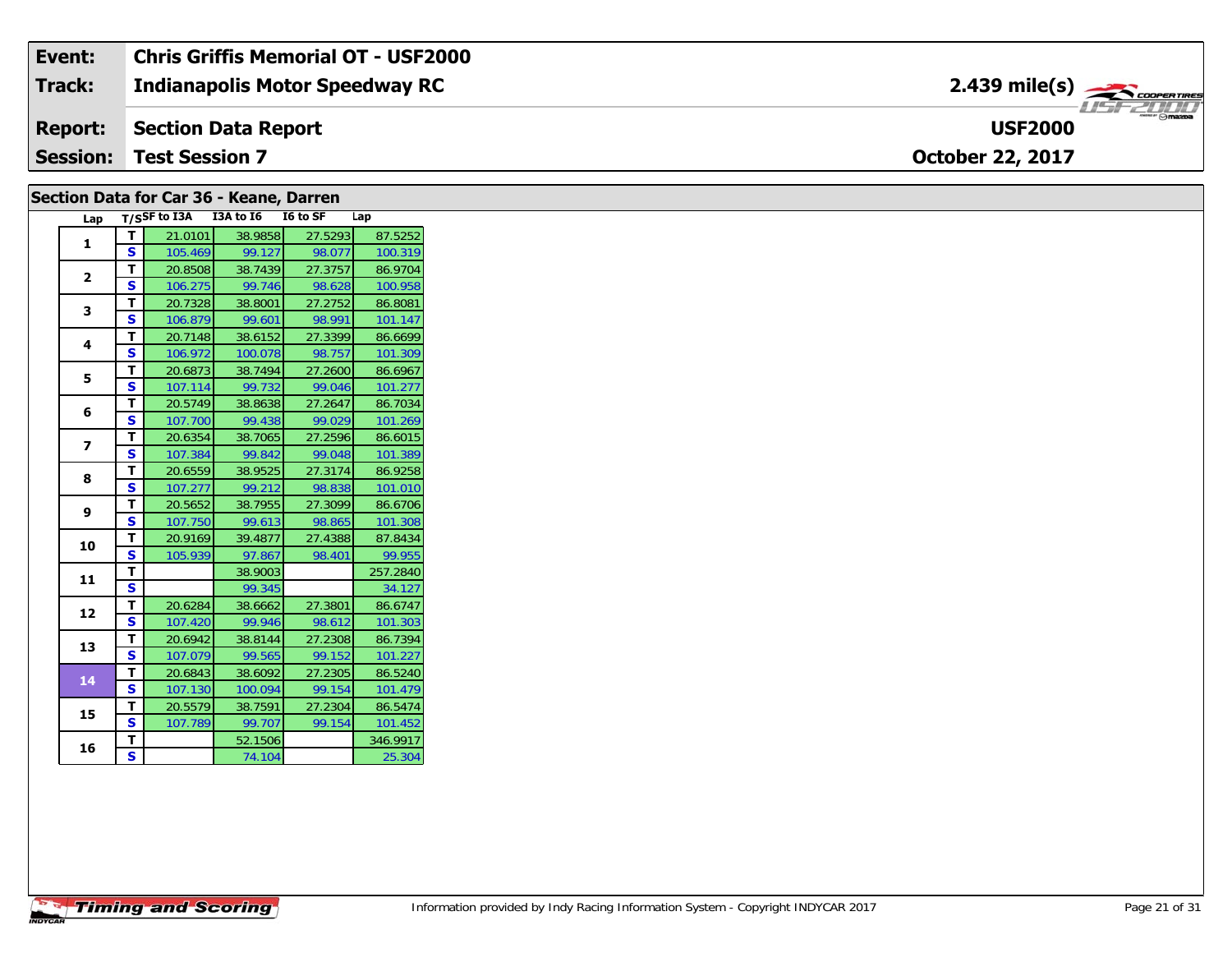#### **Event: Chris Griffis Memorial OT - USF2000** 2.439 mile(s) **2.439 miles Indianapolis Motor Speedway RC Track:** USF 2000 **Report: Section Data Report USF2000Session:October 22, 2017 Test Session 7**

|                 |                         | Section Data for Car 37 - Osborne, David (R) |                   |                   |                    |
|-----------------|-------------------------|----------------------------------------------|-------------------|-------------------|--------------------|
| Lap             |                         | T/SSF to I3A I3A to I6 I6 to SF              |                   |                   | Lap                |
| 1               | T                       | 21.1915                                      | 39.2212           | 27.9981           | 88.4108            |
|                 | S                       | 104.566                                      | 98.532            | 96.435            | 99.314             |
| $\mathbf{2}$    | T                       | 21.0239                                      | 39.2555           | 27.6438           | 87.9232            |
|                 | S                       | 105.400                                      | 98.446            | 97.671            | 99.864             |
| 3               | T.                      | 20.8857                                      | 38.9696           | 27.6796           | 87.5349            |
|                 | S.                      | 106.097                                      | 99.168            | 97.545            | 100.307            |
| 4               | T.                      | 20.8412                                      | 41.0427           | 27.4007           | 89.2846            |
|                 | S                       | 106.323                                      | 94.159            | 98.538            | 98.342             |
| 5               | T                       | 21.0090                                      | 39.0128           | 27.4003           | 87.4221            |
|                 | S                       | 105.474                                      | 99.058            | 98.539            | 100.437            |
| 6               | T.                      | 20.9209                                      | 40.0505           | 27.5170           | 88.4884            |
|                 | S                       | 105.918                                      | 96.492            | 98.121            | 99.227             |
| $\overline{7}$  | T.                      | 20.8680                                      | 38.9150           | 27.6391           | 87.4221            |
|                 | S                       | 106.187                                      | 99.307            | 97.688            | 100.437            |
| 8               | T                       | 20.8336                                      | 39.0716           | 27.3158           | 87.2210            |
|                 | S                       | 106.362                                      | 98.909            | 98.844            | 100.668            |
| 9               | T.                      | 20.7454                                      | 39.0486           | 27.4069           | 87.2009            |
|                 | S                       | 106.814                                      | 98.968            | 98.515            | 100.692            |
| 10              | T                       | 25.0905                                      | 40.0874           | 27.7565           | 92.9344            |
|                 | $\overline{\mathbf{s}}$ | 88.317                                       | 96.403            | 97.275            | 94.480             |
| 11              | T                       | 20.7191                                      | 39.9754           | 27.6457           | 88.3402            |
|                 | S                       | 106.950                                      | 96.673            | 97.664            | 99.393             |
| 12              | T.                      |                                              | 40.2013           |                   | 266.8790           |
|                 | $\overline{\mathbf{s}}$ |                                              | 96.130            |                   | 32.900             |
| 13              | T.                      | 21.0807                                      | 39.1207           | 27.9371           | 88.1385            |
|                 | S<br>T.                 | 105.116                                      | 98.785            | 96.646<br>27.4903 | 99.620             |
| 14              | S                       | 21.0688                                      | 39.1733           | 98.216            | 87.7324<br>100.082 |
|                 | T                       | 105.175<br>20.7954                           | 98.653<br>39.4783 | 27.3712           | 87.6449            |
| 15              | S.                      |                                              |                   |                   |                    |
|                 |                         | 106.558                                      | 97.890            | 98.644            | 100.182            |
| 16 <sub>1</sub> | T<br>S                  | 20.7669                                      | 38.8729<br>99.415 | 27.4288<br>98.437 | 87.0686            |
|                 | T                       | 106.704<br>20.7591                           | 39.0804           | 27.3228           | 100.845<br>87.1623 |
| 17              | S                       | 106.744                                      | 98.887            | 98.819            | 100.736            |
|                 | T                       | 20.7174                                      | 39.0979           | 27.2913           | 87.1066            |
| 18              | S.                      | 106.959                                      | 98.843            | 98.933            | 100.801            |
|                 | T                       | 20.6907                                      | 39.5744           | 27.5907           | 87.8558            |
| 19              | S                       | 107.097                                      | 97.653            | 97.859            | 99.941             |
|                 |                         |                                              |                   |                   |                    |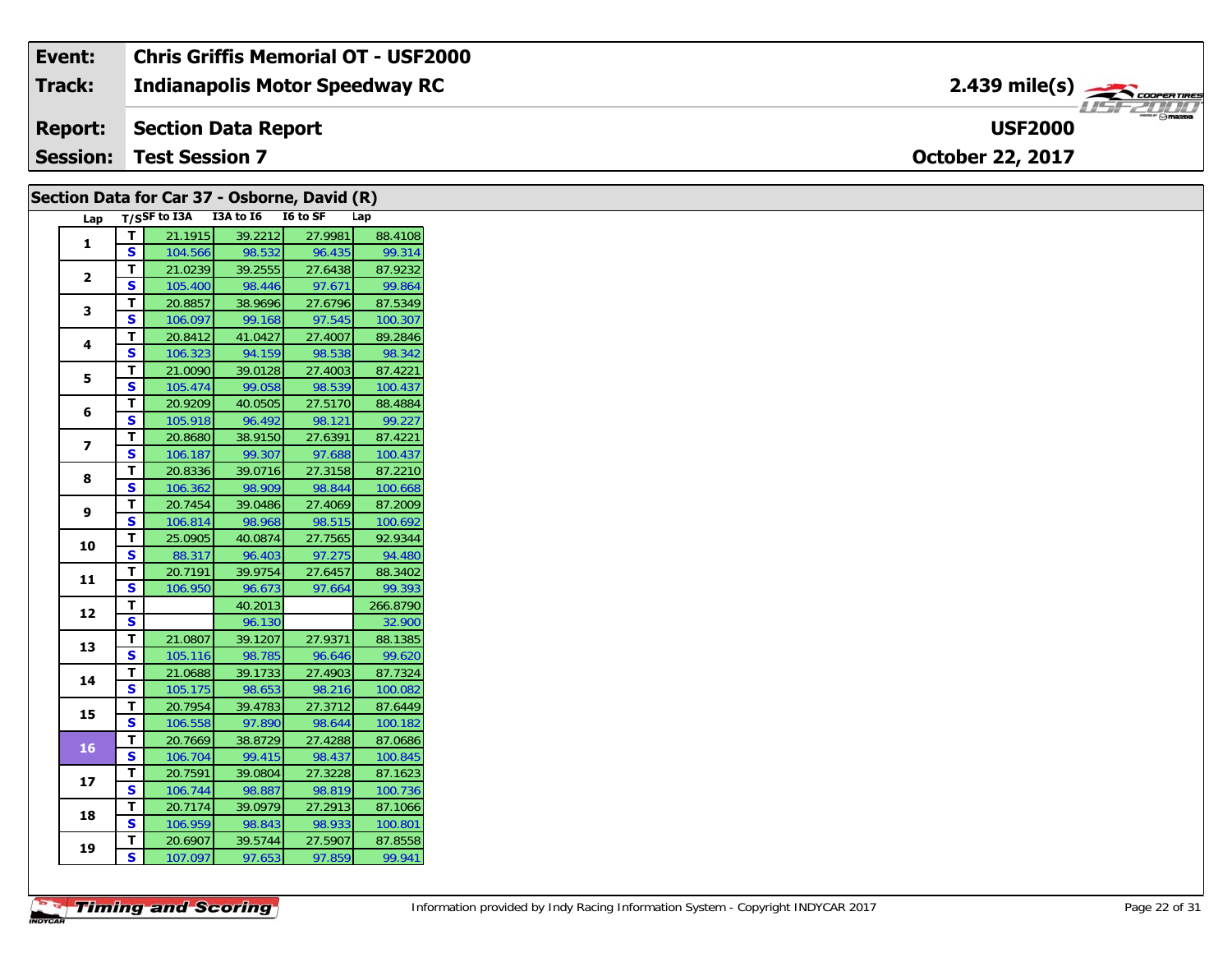| Event:          | Chris Griffis Memorial OT - USF2000   |                                           |
|-----------------|---------------------------------------|-------------------------------------------|
| <b>Track:</b>   | <b>Indianapolis Motor Speedway RC</b> | $2.439$ mile(s) $\rightarrow$ coorganises |
| <b>Report:</b>  | Section Data Report                   | $-m$ $\odot$ mazpa<br><b>USF2000</b>      |
| <b>Session:</b> | <b>Test Session 7</b>                 | <b>October 22, 2017</b>                   |
|                 |                                       |                                           |

# **Section Data for Car 37 - Osborne, David (R)**

| Lap |   | T/SSF to I3A | I3A to I6 | I6 to SF | Lap     |
|-----|---|--------------|-----------|----------|---------|
| 20  |   | 20.6810      | 39.1202   | 27.3811  | 87.1823 |
|     | S | 107.147      | 98.786    | 98.608   | 100.713 |
| 21  |   | 20.7642      | 39.0486   | 27.5167  | 87.3295 |
|     | s | 106.718      | 98.968    | 98.122   | 100.543 |
| 22  |   | 20.8077      | 39.1915   | 27.4847  | 87.4839 |
|     | S | 106.495      | 98.607    | 98.236   | 100.366 |
| 23  |   | 20.7752      | 38.9124   | 27.6777  | 87.3653 |
|     | s | 106.661      | 99.314    | 97.551   | 100.502 |
| 24  |   | 20.8401      | 39.0136   | 27.4741  | 87.3278 |
|     | s | 106.329      | 99.056    | 98.274   | 100.545 |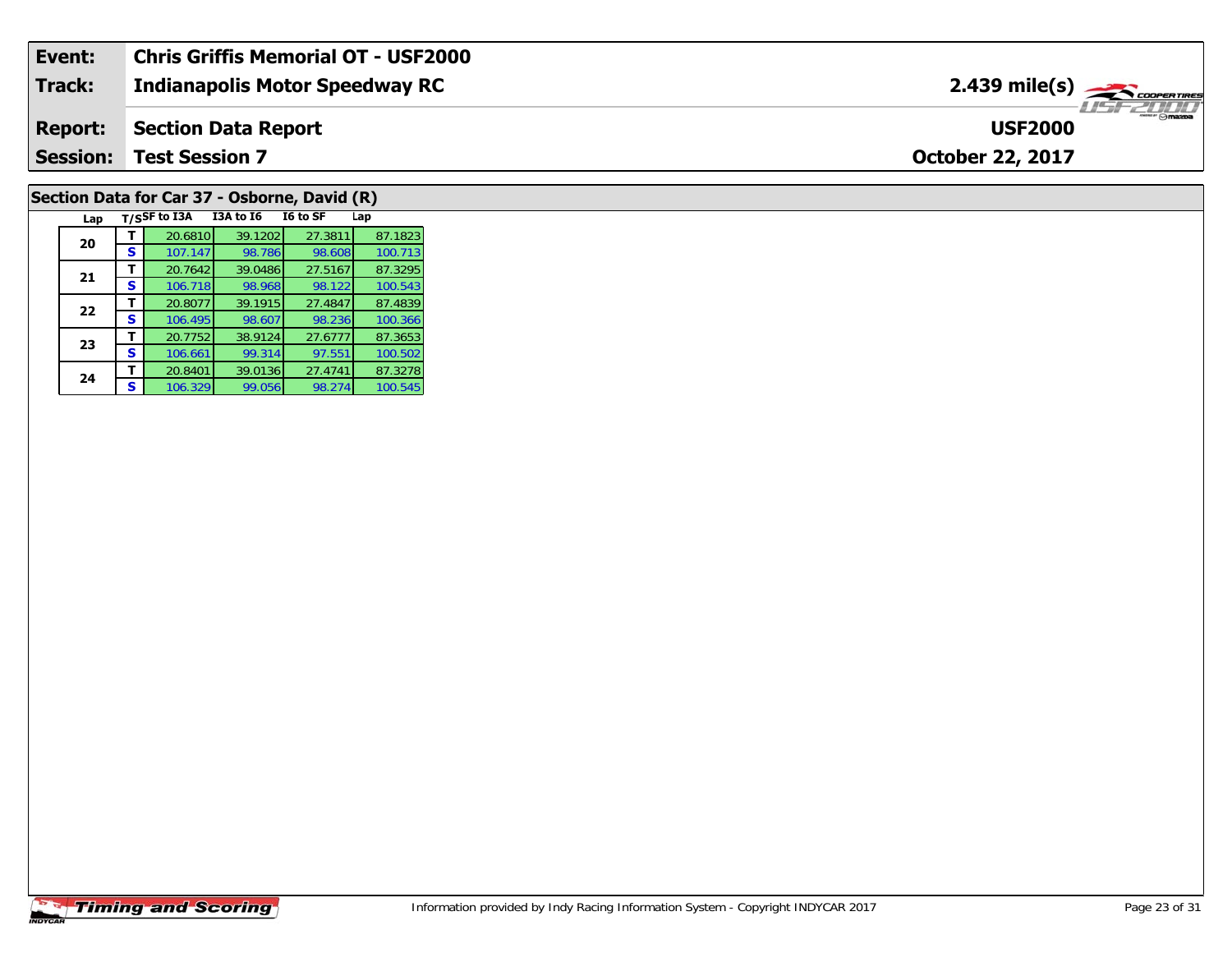| Event:          | <b>Chris Griffis Memorial OT - USF2000</b> |                                            |
|-----------------|--------------------------------------------|--------------------------------------------|
| Track:          | <b>Indianapolis Motor Speedway RC</b>      | $2.439$ mile(s) $\rightarrow$ COOPER TIRES |
| <b>Report:</b>  | Section Data Report                        | $v$ mazoa<br><b>USF2000</b>                |
| <b>Session:</b> | <b>Test Session 7</b>                      | <b>October 22, 2017</b>                    |

|                         |                         | Section Data for Car 38 - DeLuzuriaga, Oscar (R) |         |         |          |
|-------------------------|-------------------------|--------------------------------------------------|---------|---------|----------|
|                         |                         | Lap T/SSF to I3A I3A to I6 I6 to SF              |         |         | Lap      |
| $\mathbf{1}$            | $\mathbf{T}$            | 22.4112                                          | 40.8774 | 28.9374 | 92.2260  |
|                         | S                       | 98.875                                           | 94.540  | 93.305  | 95.205   |
| $\mathbf{2}$            | T.                      | 21.7289                                          | 40.5887 | 28.4942 | 90.8118  |
|                         | S.                      | 101.980                                          | 95.212  | 94.756  | 96.688   |
| 3                       | Т                       | 21.8089                                          | 40.7454 | 28.3309 | 90.8852  |
|                         | $\mathbf{s}$            | 101.606                                          | 94.846  | 95.302  | 96.610   |
| 4                       | T.                      | 21.7472                                          | 41.5740 | 28.7925 | 92.1137  |
|                         | S                       | 101.894                                          | 92.956  | 93.774  | 95.321   |
| 5                       | T                       | 21.3236                                          | 41.6449 | 29.6741 | 92.6426  |
|                         | S                       | 103.918                                          | 92.798  | 90.988  | 94.777   |
| 6                       | T.                      | 21.7332                                          | 40.9184 | 28.0481 | 90.6997  |
|                         | S                       | 101.960                                          | 94.445  | 96.263  | 96.807   |
| $\overline{\mathbf{z}}$ | T                       | 21.3312                                          | 40.2728 | 28.0115 | 89.6155  |
|                         | S.                      | 103.881                                          | 95.959  | 96.389  | 97.979   |
| 8                       | T                       | 21.4099                                          | 40.4317 | 28.0754 | 89.9170  |
|                         | $\mathbf{s}$            | 103.499                                          | 95.582  | 96.170  | 97.650   |
| 9                       | T.                      | 27.5056                                          | 41.9952 | 27.8554 | 97.3562  |
|                         | S                       | 80.562                                           | 92.024  | 96.929  | 90.188   |
| 10                      | T                       | 21.6771                                          | 40.8263 | 28.7526 | 91.2560  |
|                         | S                       | 102.224                                          | 94.658  | 93.905  | 96.217   |
| 11                      | $\mathbf{T}$            | 21.3293                                          | 40.6313 | 29.2414 | 91.2020  |
|                         | S                       | 103.890                                          | 95.113  | 92.335  | 96.274   |
| 12                      | T.                      |                                                  | 40.5512 |         | 255.8843 |
|                         | $\overline{\mathbf{s}}$ |                                                  | 95.300  |         | 34.314   |
| 13                      | T                       | 21.4279                                          | 39.7282 | 27.9634 | 89.1195  |
|                         | $\mathbf{s}$            | 103.412                                          | 97.275  | 96.555  | 98.524   |
| 14                      | $\mathbf T$             | 21.2939                                          | 39.6472 | 27.6429 | 88.5840  |
|                         | S                       | 104.063                                          | 97.473  | 97.674  | 99.119   |
| 15                      | T                       | 21.3737                                          | 39.9451 | 27.7882 | 89.1070  |
|                         | S                       | 103.675                                          | 96.746  | 97.164  | 98.538   |
| 16                      | T.                      | 21.4741                                          | 40.0700 | 27.7924 | 89.3365  |
|                         | $\mathbf{s}$            | 103.190                                          | 96.445  | 97.149  | 98.285   |
| 17                      | T.                      | 21.5198                                          | 40.1793 | 27.7877 | 89.4868  |
|                         | <b>S</b>                | 102.971                                          | 96.182  | 97.165  | 98.119   |
| 18                      | T.                      | 21.6599                                          | 41.0184 | 28.0003 | 90.6786  |
|                         | S                       | 102.305                                          | 94.215  | 96.428  | 96.830   |
| 19                      | T.                      | 21.4978                                          | 41.8490 | 28.1583 | 91.5051  |
|                         | <b>S</b>                | 103.076                                          | 92.345  | 95.886  | 95.955   |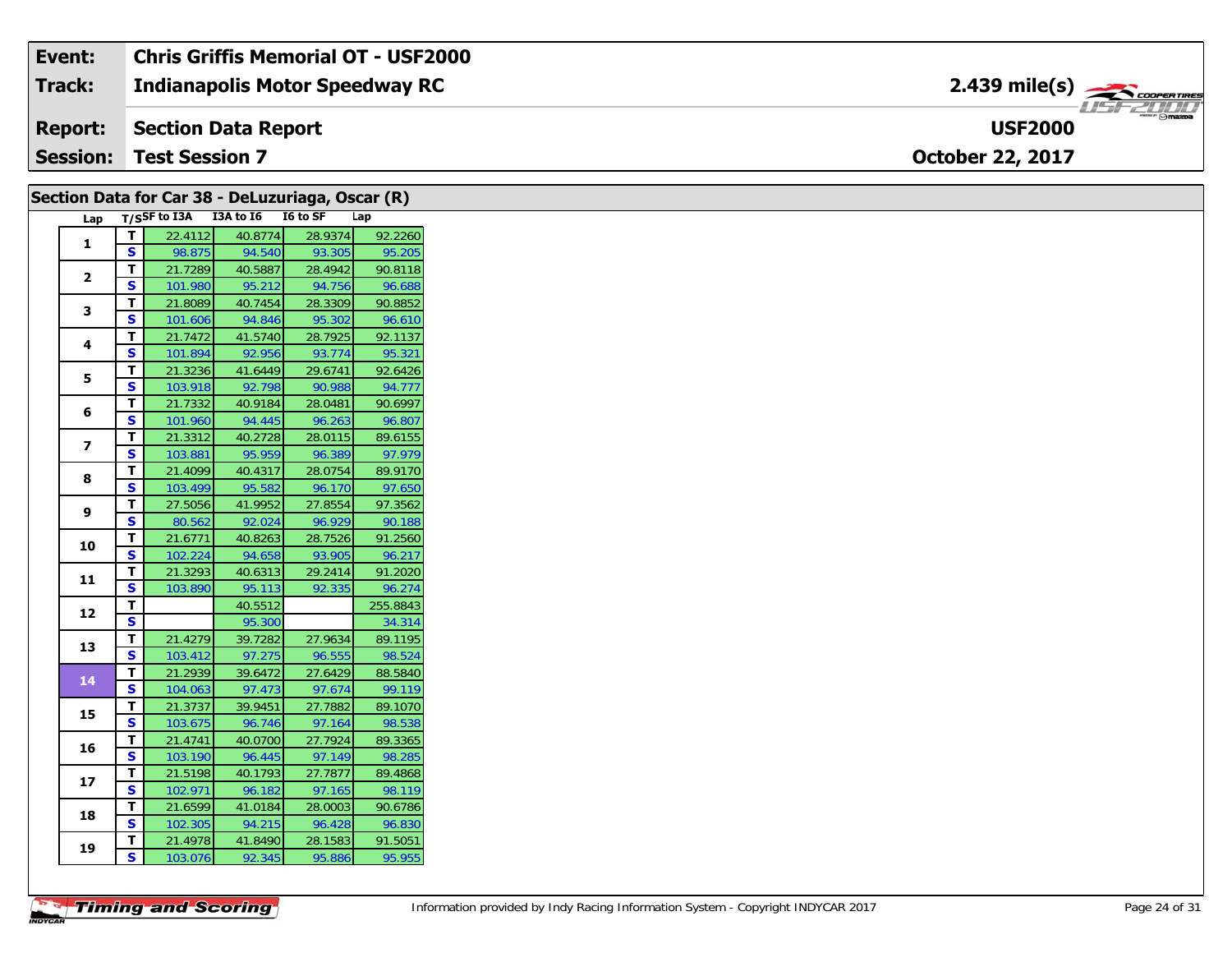| Event:          | <b>Chris Griffis Memorial OT - USF2000</b> |                                           |
|-----------------|--------------------------------------------|-------------------------------------------|
| Track:          | <b>Indianapolis Motor Speedway RC</b>      | $2.439$ mile(s) $\rightarrow$ COOPERTIRES |
| <b>Report:</b>  | Section Data Report                        | <b>USF2000</b>                            |
| <b>Session:</b> | <b>Test Session 7</b>                      | <b>October 22, 2017</b>                   |
|                 |                                            |                                           |

# **Section Data for Car 38 - DeLuzuriaga, Oscar (R)**

| Lap |   | T/SSF to I3A | <b>I3A to 16</b> | I6 to SF | Lap     |
|-----|---|--------------|------------------|----------|---------|
| 20  |   | 21.5066      | 40.2046          | 27.9980  | 89.7092 |
|     | S | 103.034      | 96.122           | 96.435   | 97.876  |
| 21  |   | 21.5666      | 40.6841          | 27.9423  | 90.1930 |
|     | S | 102.747      | 94.989           | 96.628   | 97.351  |
| 22  |   | 22.5702      | 41.3821          | 29.3289  | 93.2812 |
|     | S | 98.179       | 93.387           | 92.059   | 94.128  |
| 23  |   | 21.7496      | 44.0007          | 28.5244  | 94.2747 |
|     | S | 101.883      | 87.829           | 94.656   | 93.136  |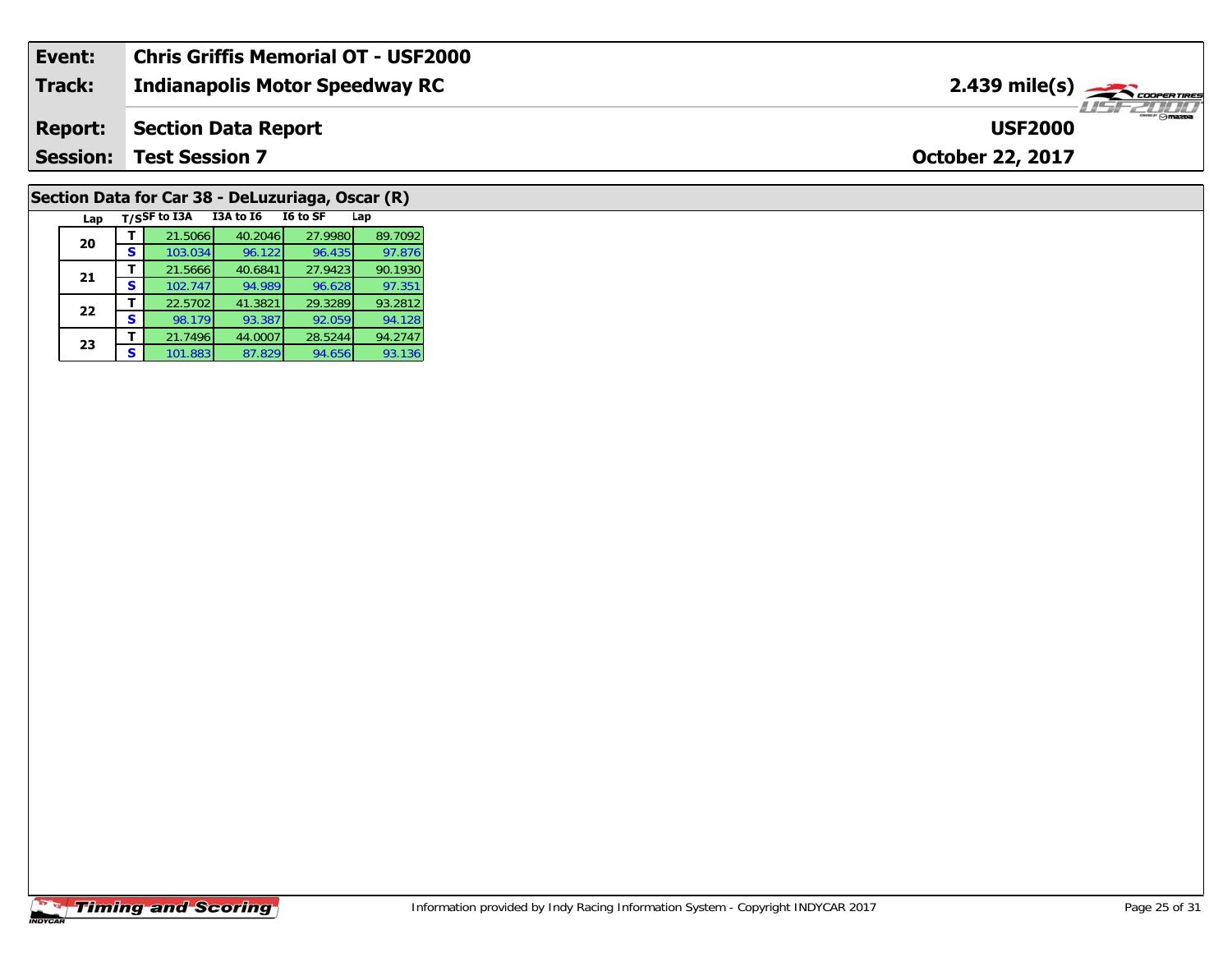| Event:          | Chris Griffis Memorial OT - USF2000   |                                                          |
|-----------------|---------------------------------------|----------------------------------------------------------|
| <b>Track:</b>   | <b>Indianapolis Motor Speedway RC</b> | $2.439$ mile(s) $\rightarrow$ Coorer Times               |
| <b>Report:</b>  | Section Data Report                   | $\overline{\phantom{m}}$ $\odot$ mazpa<br><b>USF2000</b> |
| <b>Session:</b> | <b>Test Session 7</b>                 | <b>October 22, 2017</b>                                  |

|                          |                         |          | Lap T/SSF to I3A I3A to I6 I6 to SF |          | Lap      |
|--------------------------|-------------------------|----------|-------------------------------------|----------|----------|
| 1                        | T                       | 21.1216  | 39.8608                             | 27.6299  | 88.6123  |
|                          | <b>S</b>                | 104.912  | 96.951                              | 97.720   | 99.088   |
| $\overline{\mathbf{2}}$  | T.                      | 21.0027  | 38.9231                             | 27.3864  | 87.3122  |
|                          | $\mathbf{s}$            | 105.506  | 99.287                              | 98.589   | 100.563  |
| 3                        | T.                      | 488.9453 |                                     | 27.3339  | 262.4531 |
|                          | <b>S</b>                | 4.532    |                                     | 98.778   | 33.455   |
| 4                        | T                       |          |                                     |          | 293.0502 |
|                          | S                       |          |                                     |          | 29.962   |
| 5 <sup>1</sup>           | T                       |          | 38.8930                             |          | 86.8942  |
|                          | $\overline{\mathbf{s}}$ |          | 99.364                              |          | 101.047  |
| 6                        | T                       |          | 38.8973                             |          | 87.1297  |
|                          | $\overline{\mathbf{s}}$ |          | 99.353                              |          | 100.774  |
| $\overline{\phantom{a}}$ | T.                      |          |                                     |          | 87.5309  |
|                          | S                       |          |                                     |          | 100.312  |
|                          | T.                      |          | 38.9503                             |          | 175.7361 |
| 8                        | $\mathbf{s}$            |          | 99.217                              |          | 49.964   |
|                          | T.                      | 20.7242  | 38.9920                             | 417.6442 | 477.3604 |
| 9                        | $\mathbf{s}$            | 106.924  | 99.111                              | 6.465    | 18.394   |
| 10                       | T                       |          |                                     | 27.2397  | 87.2713  |
|                          | $\overline{\mathbf{s}}$ |          |                                     | 99.120   | 100.610  |
|                          | T.                      | 20.7332  | 39.0590                             | 27.6859  | 174.7329 |
| 11                       | S                       | 106.877  | 98.941                              | 97.523   | 50.250   |
|                          | T.                      | 20.6468  | 38.9352                             | 27.3382  | 86.9202  |
| 12                       | $\mathbf{s}$            | 107.325  | 99.256                              | 98.763   | 101.017  |
|                          | T.                      | 20.6654  |                                     | 27.4952  |          |
| 13                       | S                       | 107.228  |                                     | 98.199   |          |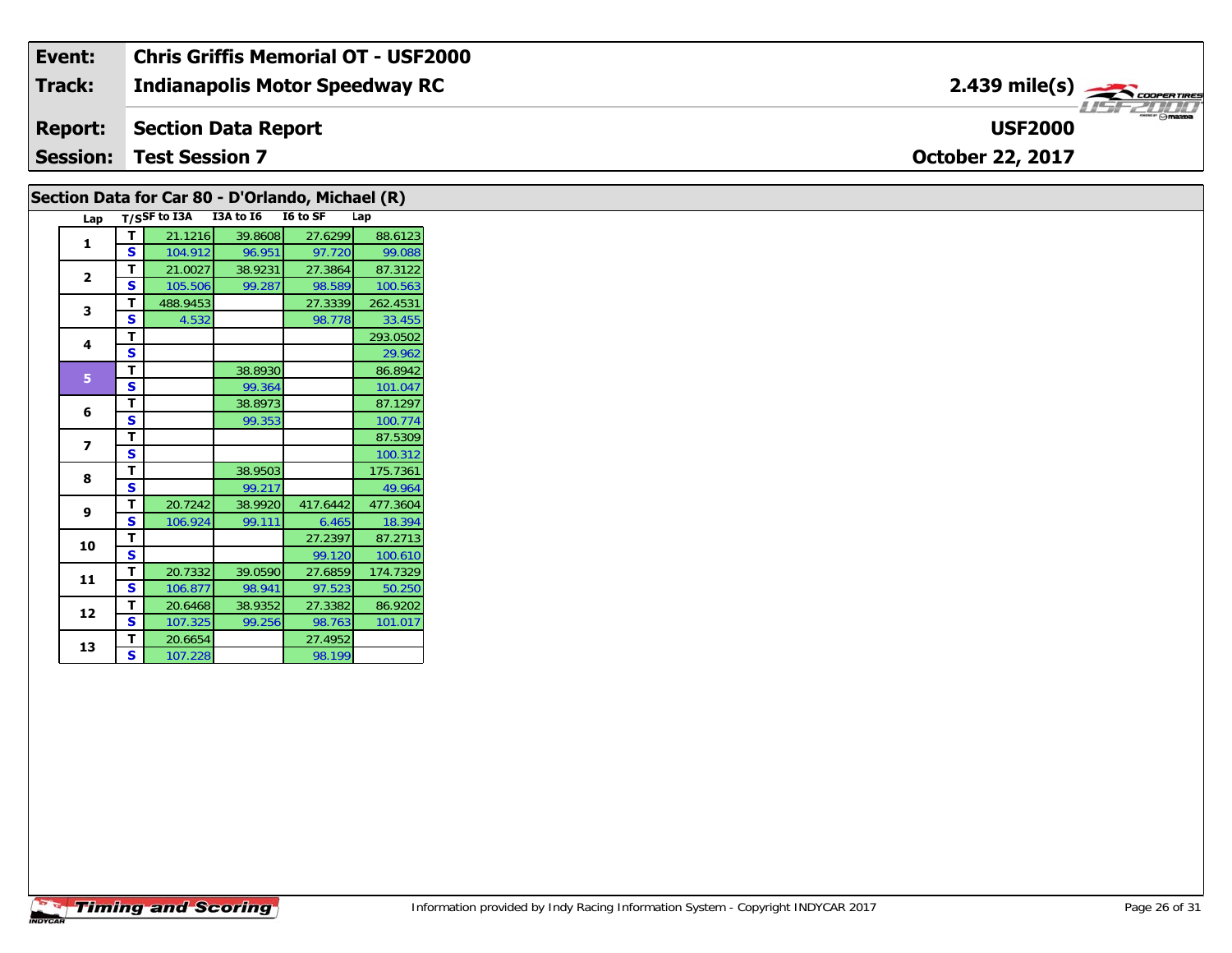### **Event: Chris Griffis Memorial OT - USF2000** 2.439 mile(s) **2.439 miles Indianapolis Motor Speedway RC Track:** USF 2000 **USF2000Report: Section Data Report Session:October 22, 2017 Test Session 7**

|                         |                         | Section Data for Car 81 - Loomis, Jacob (R) |                   |                   |                    |
|-------------------------|-------------------------|---------------------------------------------|-------------------|-------------------|--------------------|
|                         |                         | Lap T/SSF to I3A I3A to I6 I6 to SF         |                   |                   | Lap                |
| $\mathbf{1}$            | т                       | 21.0088                                     | 39.1156           | 27.6091           | 87.7335            |
|                         | S                       | 105.475                                     | 98.798            | 97.794            | 100.080            |
| $\mathbf{2}$            | T                       | 20.9688                                     | 38.9493           | 27.4708           | 87.3889            |
|                         | S                       | 105.676                                     | 99.220            | 98.286            | 100.475            |
| 3                       | Т                       | 20.8391                                     | 38.8436           | 27.3512           | 87.0339            |
|                         | S                       | 106.334                                     | 99.490            | 98.716            | 100.885            |
| 4                       | T                       | 20.7643                                     | 38.7328           | 27.2696           | 86.7667            |
|                         | <b>S</b>                | 106.717                                     | 99.774            | 99.011            | 101.196            |
| 5                       | T                       | 20.7399                                     | 40.2406           | 27.2507           | 88.2312            |
|                         | S                       | 106.843                                     | 96.036            | 99.080            | 99.516             |
| 6                       | T                       | 20.7829                                     | 38.8359           | 28.4345           | 88.0533            |
|                         | S                       | 106.622                                     | 99.510            | 94.955            | 99.717             |
| $\overline{\mathbf{z}}$ | Т                       |                                             | 39.0942           |                   | 277.4509           |
|                         | $\overline{\mathbf{s}}$ |                                             | 98.852            |                   | 31.647             |
| 8                       | $\mathbf T$             | 20.8935                                     | 39.0368           | 27.4055           | 87.3358            |
|                         | $\mathbf{s}$            | 106.057                                     | 98.997            | 98.520            | 100.536            |
| 9                       | T                       | 20.6424                                     | 39.1358           | 27.2746           | 87.0528            |
|                         | S                       | 107.347                                     | 98.747            | 98.993            | 100.863            |
| 10                      | T                       | 20.6639                                     | 39.1202           | 27.3317           | 87.1158            |
|                         | $\overline{\mathbf{s}}$ | 107.236                                     | 98.786            | 98.786            | 100.790            |
| 11                      | T                       | 20.8113                                     | 38.8266           | 27.2933           | 86.9312            |
|                         | S                       | 106.476                                     | 99.533            | 98.925            | 101.004            |
| 12                      | Т                       | 20.7398                                     | 39.1957           | 27.3190           | 87.2545            |
|                         | S                       | 106.843                                     | 98.596            | 98.832            | 100.630            |
| 13                      | т                       | 20.7738                                     | 38.7733           | 27.2319           | 86.7790            |
|                         | S                       | 106.668                                     | 99.670            | 99.148            | 101.181            |
| 14                      | T<br>S                  |                                             | 39.1090           |                   | 258.4746           |
|                         |                         |                                             | 98.815            |                   | 33.970             |
| 15                      | T<br>$\mathbf{s}$       | 20.6742                                     | 38.9459           | 27.2427           | 86.8628            |
|                         |                         | 107.182                                     | 99.229            | 99.109            | 101.084            |
| 16                      | Т<br>S                  | 20.7117                                     | 39.0567<br>98.947 | 27.2980<br>98.908 | 87.0664            |
|                         | T.                      | 106.988<br>20.7240                          | 38.7901           | 27.1803           | 100.847<br>86.6944 |
| $17$                    | S                       |                                             |                   | 99.337            |                    |
|                         | T                       | 106.925<br>20.7392                          | 99.627<br>38.7635 | 27.1982           | 101.280<br>86.7009 |
| 18                      | <b>S</b>                | 106.846                                     | 99.695            | 99.271            | 101.272            |
|                         | т                       | 20.7040                                     | 38.8499           | 27.5524           | 87.1063            |
| 19                      | S                       | 107.028                                     | 99.474            | 97.995            | 100.801            |
|                         |                         |                                             |                   |                   |                    |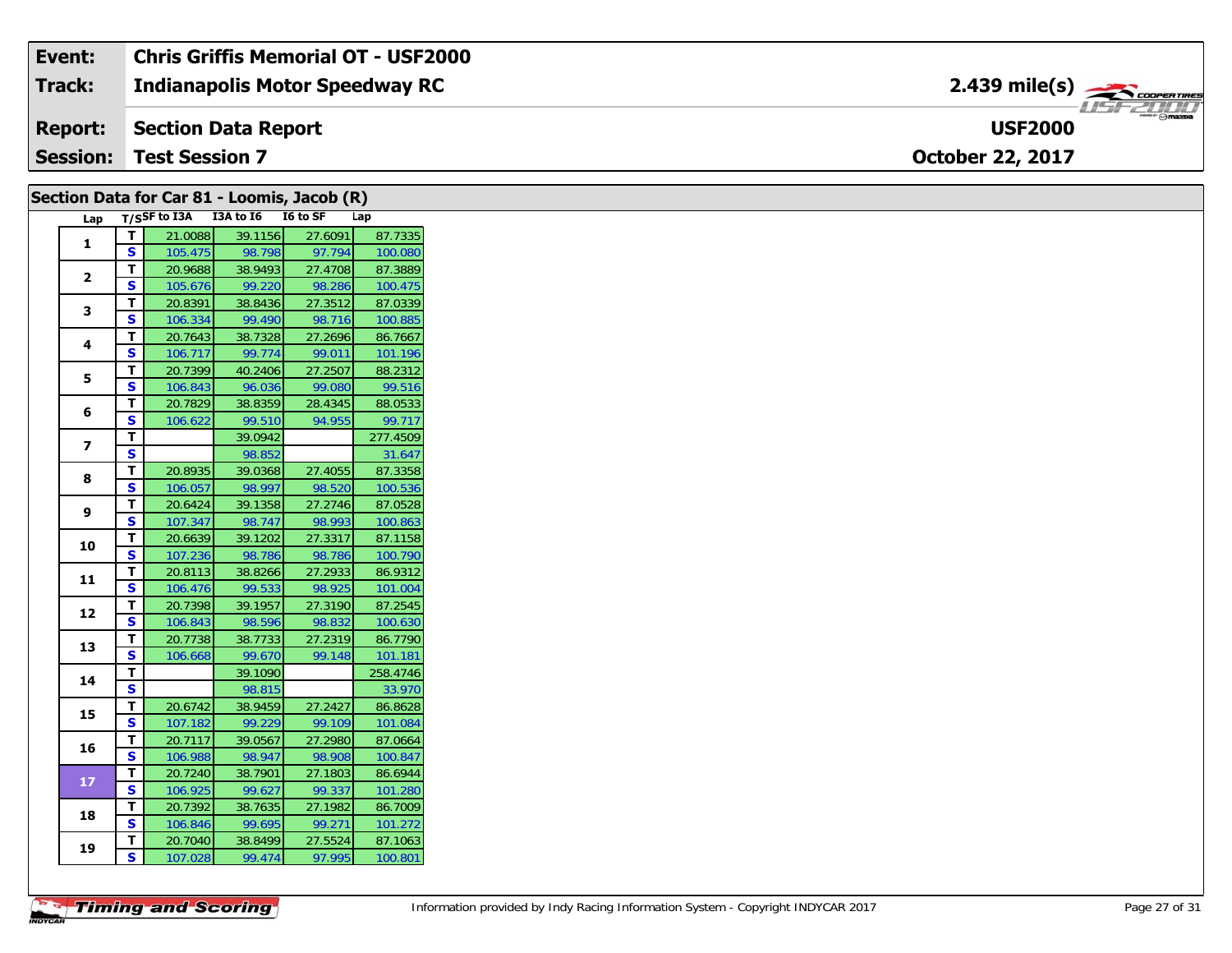| Event:         | <b>Chris Griffis Memorial OT - USF2000</b> |                                                         |
|----------------|--------------------------------------------|---------------------------------------------------------|
| Track:         | <b>Indianapolis Motor Speedway RC</b>      | $2.439$ mile(s) $\overbrace{\hspace{2cm}}$ coorer Times |
| <b>Report:</b> | Section Data Report                        | <b>Omazoa</b><br><b>USF2000</b>                         |
|                | <b>Session: Test Session 7</b>             | <b>October 22, 2017</b>                                 |
|                |                                            |                                                         |

# **Section Data for Car 81 - Loomis, Jacob (R)**

| Lap |   | T/SSF to I3A | <b>I3A to 16</b> | I6 to SF | Lap     |
|-----|---|--------------|------------------|----------|---------|
| 20  |   | 20.7352      | 38.8299          | 27.2598  | 86.8249 |
|     |   | 106.867      | 99.525           | 99.047   | 101.128 |
| 21  |   | 20.7937      | 38.7702          | 27.2232  | 86.7871 |
|     | s | 106.566      | 99.678           | 99.180   | 101.172 |
| 22  |   | 20.7892      | 38.7270          | 27.1839  | 86.7001 |
|     |   | 106.589      | 99.789           | 99.323   | 101.273 |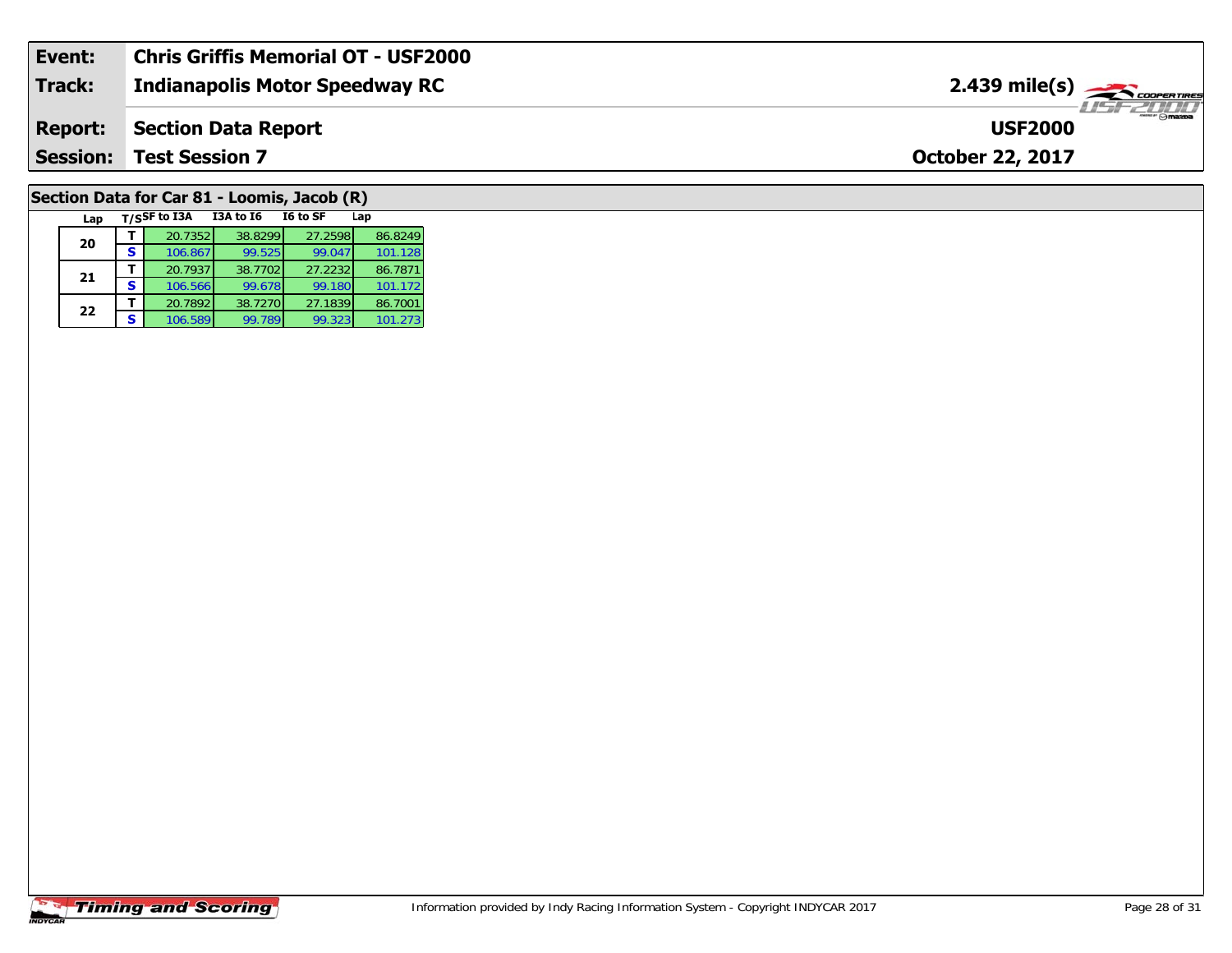### **Event: Chris Griffis Memorial OT - USF2000** 2.439 mile(s) **2.439 miles Indianapolis Motor Speedway RC Track:** USF 2000 **USF2000Report: Section Data Report Session:October 22, 2017 Test Session 7**

|                |                         |                                 |                   | Section Data for Car 90 - Gordon, Justin (R) |                                                     |
|----------------|-------------------------|---------------------------------|-------------------|----------------------------------------------|-----------------------------------------------------|
| Lap            |                         | T/SSF to I3A I3A to I6 I6 to SF |                   |                                              | Lap                                                 |
| 1              | T                       | 21.0474                         | 39.1372           | 27.6664                                      | 87.8510                                             |
|                | S.                      | 105.282                         | 98.744            | 97.591                                       | 99.947                                              |
| $\mathbf{2}$   | $\mathbf T$             | 20.9447                         | 39.0376           | 27.6564                                      | 87.6387                                             |
|                | $\overline{\mathbf{s}}$ | 105.798                         | 98.995            | 97.627                                       | 100.189                                             |
| 3              | T                       | 21.1377                         | 39.1319           | 27.5630                                      | 87.8326                                             |
|                | S                       | 104.832                         | 98.757            | 97.957                                       | 99.967                                              |
| 4              | T                       | 21.0740                         | 39.5025           | 27.6289                                      | 88.2054                                             |
|                | S                       | 105.149                         | 97.830            | 97.724                                       | 99.545                                              |
| 5              | $\mathbf T$             | 21.1128                         | 39.0671           | 27.6874                                      | 87.8673                                             |
|                | $\mathbf{s}$            | 104.956                         | 98.921            | 97.517                                       | 99.928                                              |
| 6              | $\mathbf T$             | 21.0441                         | 39.1079           | 27.6678                                      | 87.8198                                             |
|                | S                       | 105.298                         | 98.818            | 97.586                                       | 99.982                                              |
| $\overline{ }$ | T                       | 21.0153                         | 39.6936           | 27.6628                                      | 88.3717                                             |
|                | S                       | 105.443                         | 97.359            | 97.604                                       | 99.358                                              |
| 8              | T<br>$\mathbf{s}$       | 21.0897                         | 39.5082           | 27.8760                                      | 88.4739<br>99.243                                   |
|                | T                       | 105.071                         | 97.816            | 96.858                                       |                                                     |
| 9              | S                       | 21.0672<br>105.183              | 39.5634<br>97.680 | 27.8399<br>96.983                            | 88.4705<br>99.247                                   |
|                | T                       |                                 | 39.1218           |                                              | 338.9431                                            |
| 10             | $\overline{\mathbf{s}}$ |                                 | 98.782            |                                              | 25.905                                              |
|                | T                       | 20.8451                         | 39.1647           | 27.5798                                      | 87.5896                                             |
| 11             | S                       | 106.304                         | 98.674            | 97.898                                       | 100.245                                             |
|                | $\mathbf T$             | 20.9196                         | 39.1961           | 27.5363                                      | 87.6520                                             |
| 12             | <b>S</b>                | 105.925                         |                   |                                              |                                                     |
|                |                         |                                 |                   |                                              |                                                     |
|                |                         |                                 | 98.595            | 98.052                                       | 100.173                                             |
| 13             | T                       | 21.0062                         | 39.3187           | 27.5079                                      |                                                     |
|                | S                       | 105.488                         | 98.288            | 98.154                                       | 99.967                                              |
| 14             | T                       | 20.9702                         | 39.0880           | 27.5651                                      | 87.6233                                             |
|                | $\mathbf{s}$            | 105.669                         | 98.868            | 97.950                                       |                                                     |
| 15             | T                       | 20.8877                         | 39.2214           | 27.6510                                      | 87.7601                                             |
|                | S<br>T                  | 106.087                         | 98.532            | 97.646                                       |                                                     |
| 16             | S                       | 20.8412<br>106.323              | 39.4834<br>97.878 | 27.5150<br>98.128                            | 99.959                                              |
|                | T                       | 20.8717                         | 39.2979           | 27.5851                                      | 87.8328<br>100.206<br>100.050<br>87.8396<br>87.7547 |
| 17             | $\mathbf{s}$            | 106.168                         | 98.340            | 97.879                                       | 100.056                                             |
|                | T                       | 20.8840                         | 39.4210           | 27.6663                                      | 87.9713                                             |
| 18             | <b>S</b>                | 106.106                         | 98.033            | 97.592                                       | 99.810                                              |
| 19             | Т                       | 20.8526                         | 39.3750<br>98.147 | 27.7380<br>97.339                            | 87.9656<br>99.816                                   |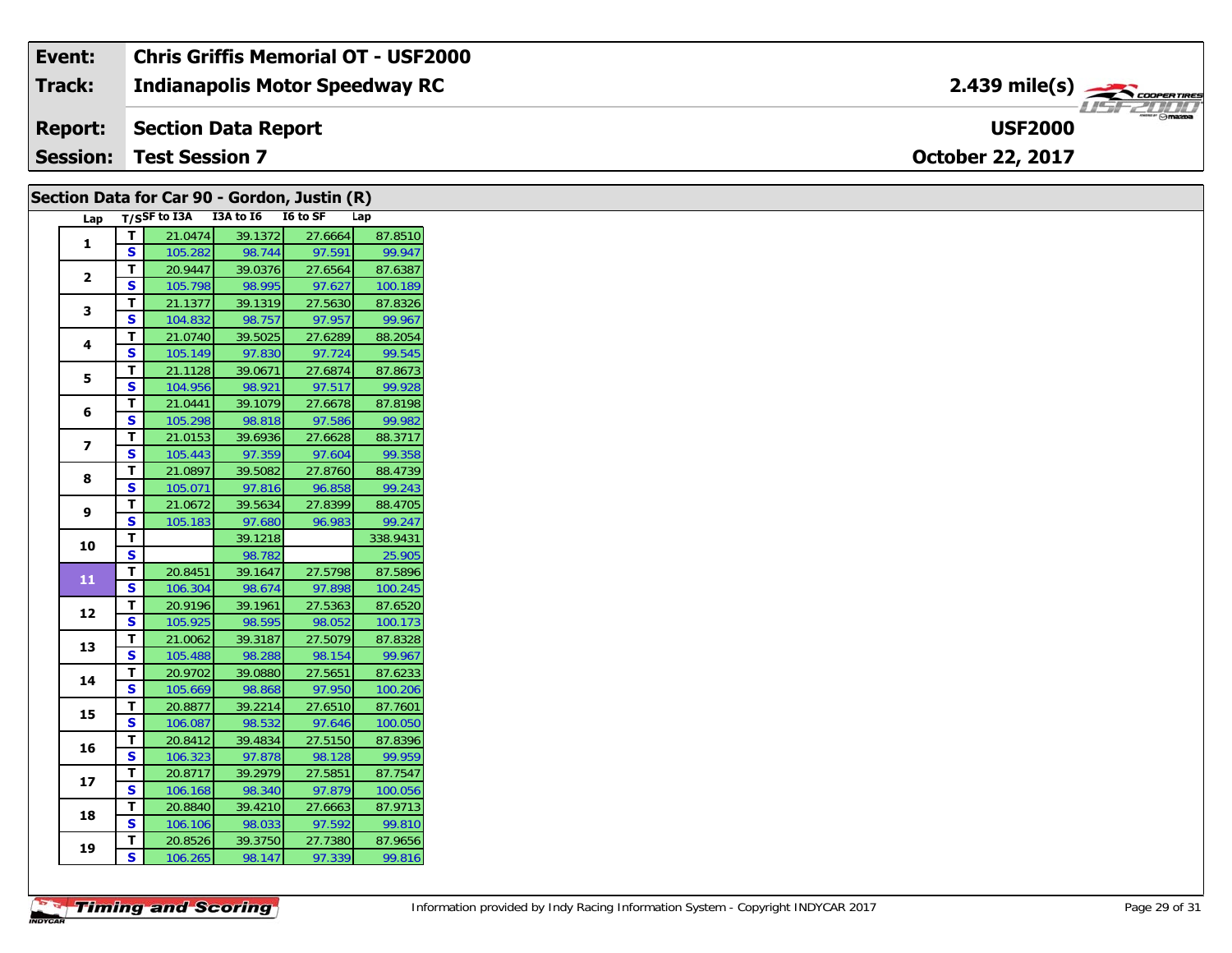| Event:          | <b>Chris Griffis Memorial OT - USF2000</b> |                                               |
|-----------------|--------------------------------------------|-----------------------------------------------|
| Track:          | <b>Indianapolis Motor Speedway RC</b>      | $2.439$ mile(s) $\frac{1}{2.48}$ coorer Tires |
| <b>Report:</b>  | Section Data Report                        | <b>USF2000</b>                                |
| <b>Session:</b> | <b>Test Session 7</b>                      | <b>October 22, 2017</b>                       |
|                 |                                            |                                               |

# **Section Data for Car 90 - Gordon, Justin (R)**

| Lap |   | T/SSF to I3A | I3A to I6 | I6 to SF | Lap     |
|-----|---|--------------|-----------|----------|---------|
| 20  |   | 20.7956      | 39.3297   | 27.5866  | 87.7119 |
|     | s | 106.557      | 98.260    | 97.874   | 100.105 |
| 21  |   | 20.7690      | 40.1736   | 27.6206  | 88.5632 |
|     | s | 106.693      | 96.196    | 97.753   | 99.143  |
| 22  |   | 21.0413      | 39.6573   | 27.8072  | 88.5058 |
|     | s | 105.312      | 97.449    | 97.097   | 99.207  |
| 23  |   | 21.0625      | 40.0435   | 27.7237  | 88.8297 |
|     | S | 105.206      | 96.509    | 97.390   | 98.845  |